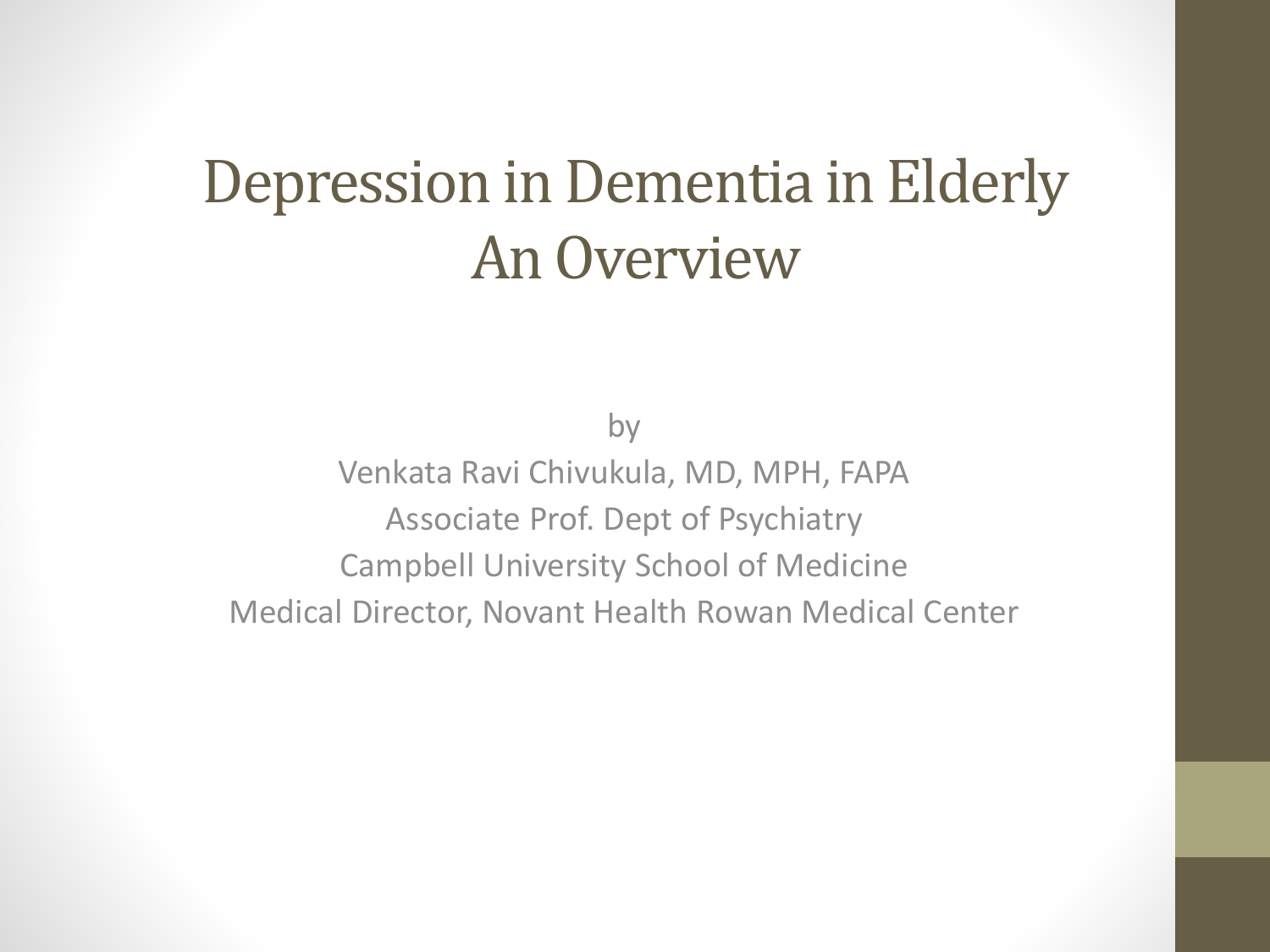## Acknowledgements

• No disclosures

• No significant financial interest in any company

• No commercial product discussed during presentation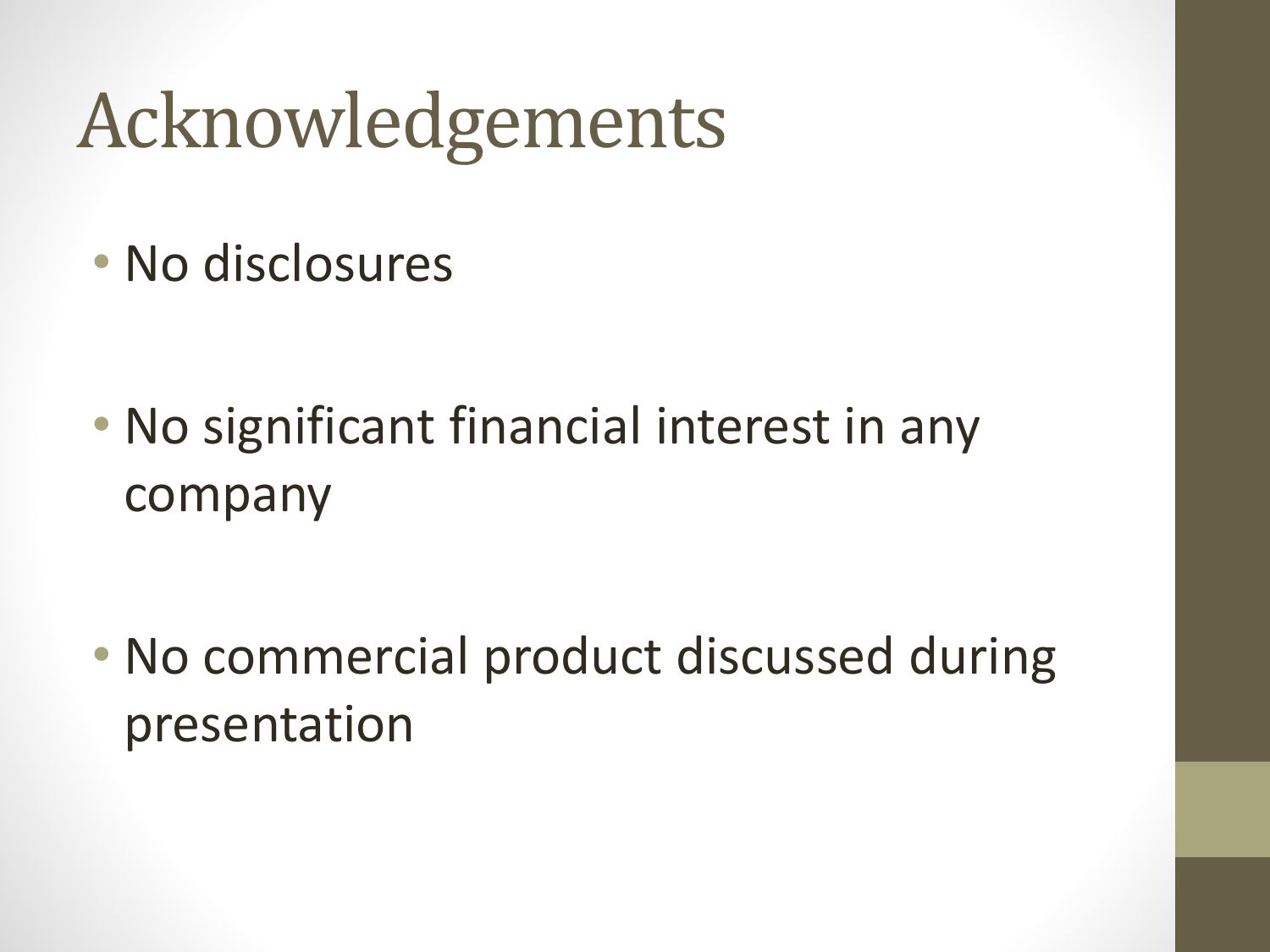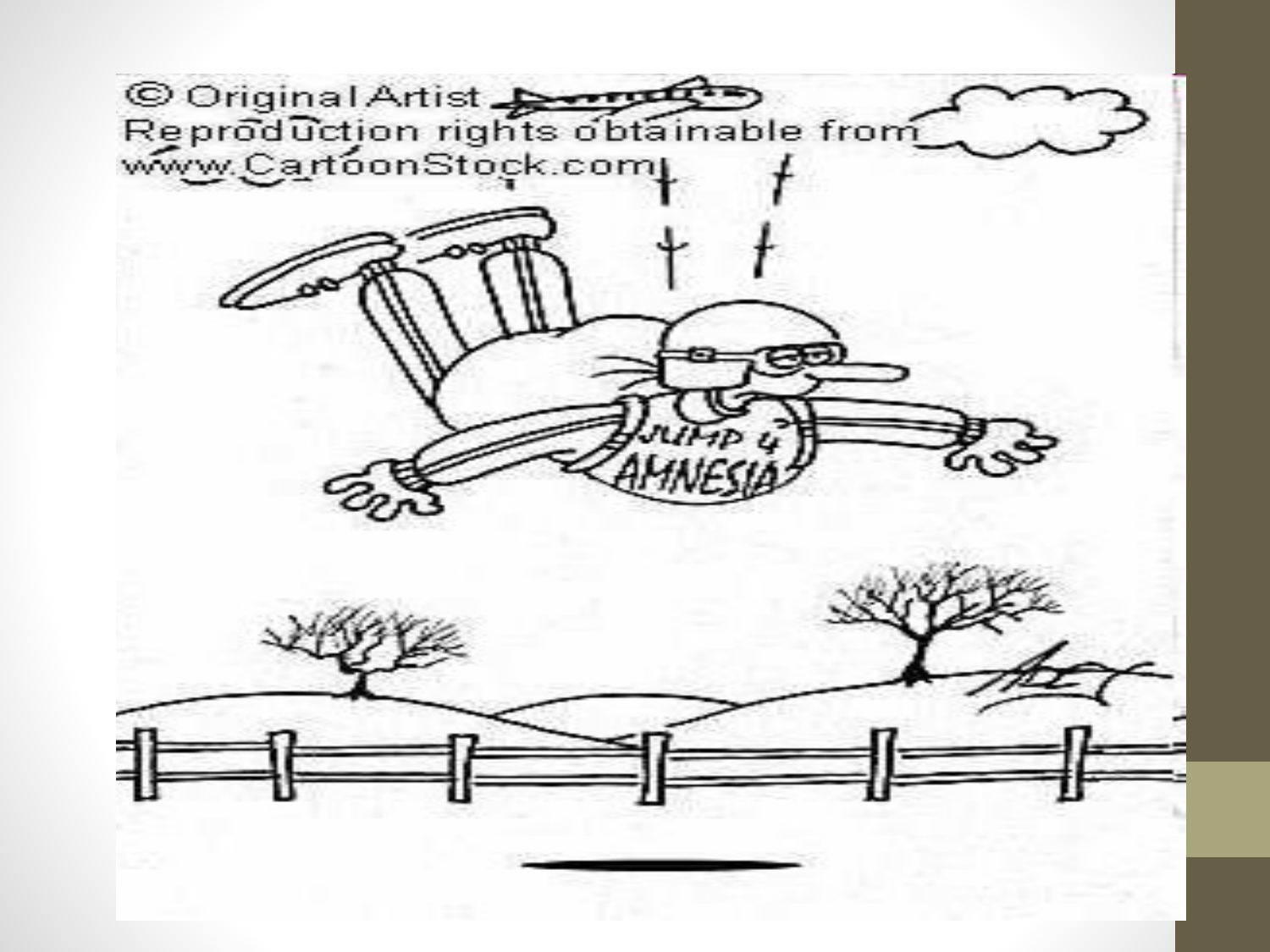#### Introduction

• Dementia - is the progressive decline in [cognitive function](http://en.wikipedia.org/wiki/Cognition) due to damage or [disease](http://en.wikipedia.org/wiki/Disease) in the body beyond what might be expected from normal [aging.](http://en.wikipedia.org/wiki/Aging)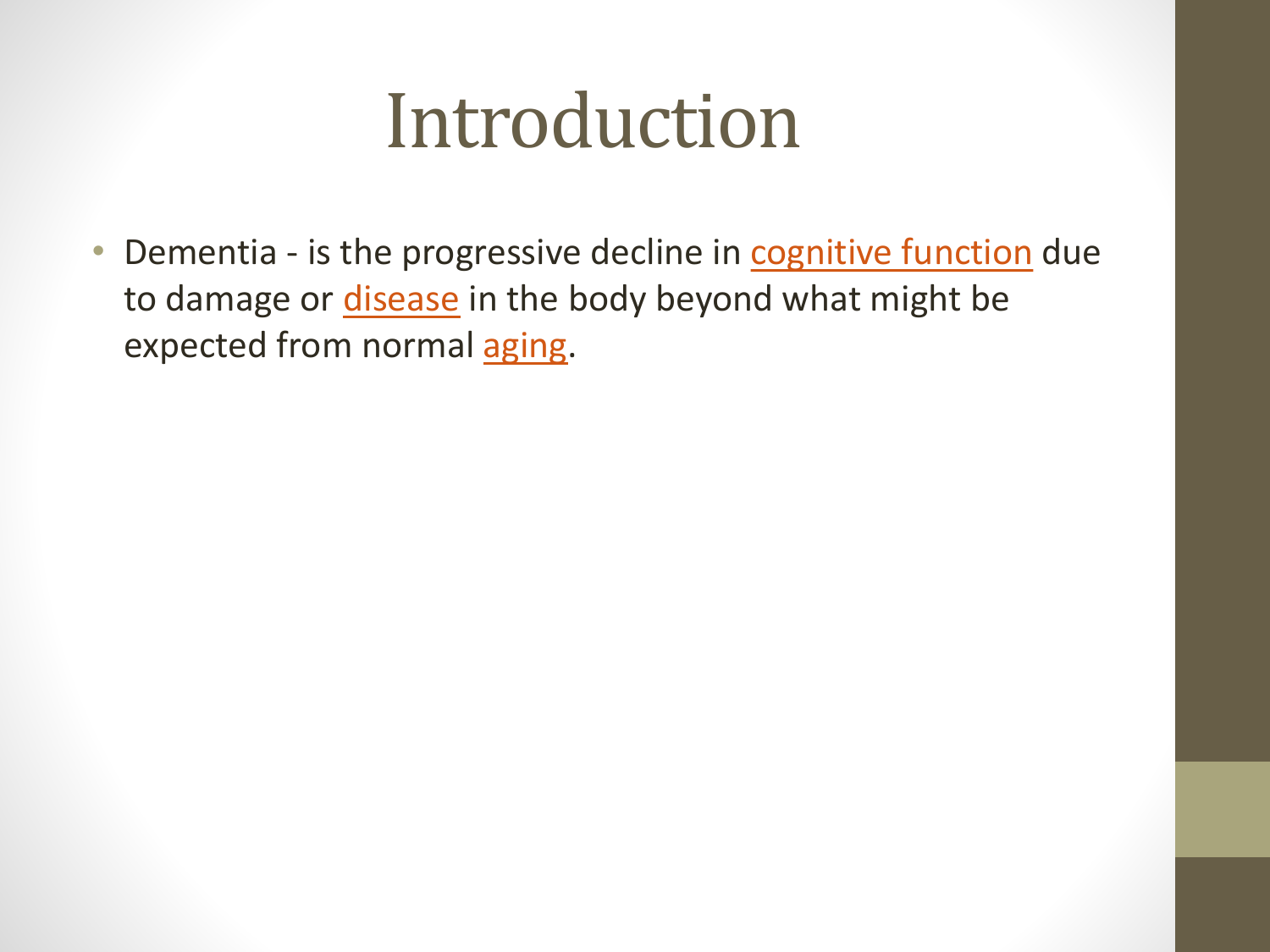- **Depression and dementia are common in older people and their association is very complex.**
- **Comorbid depression complicates diagnosis, affects treatment approaches and outcomes, and decreases the quality of life of affected individuals as well as their caregivers.**
- **Coexistence of depression and dementia has emerged as a significant public health problem leading to increased health care utilization and costs.**
- **Prevalence of comorbid depression or depressive symptoms in individuals with dementia is variable,** 
	- **due to differences in methods of assessment,**
	- **diagnostic criteria,**
	- **stages of dementia, and other factors.**

<sup>•</sup> [European Geriatric Medicine](https://www.sciencedirect.com/science/journal/18787649) [Volume 6, Issue 5](https://www.sciencedirect.com/science/journal/18787649/6/5), October 2015, Pages 479-486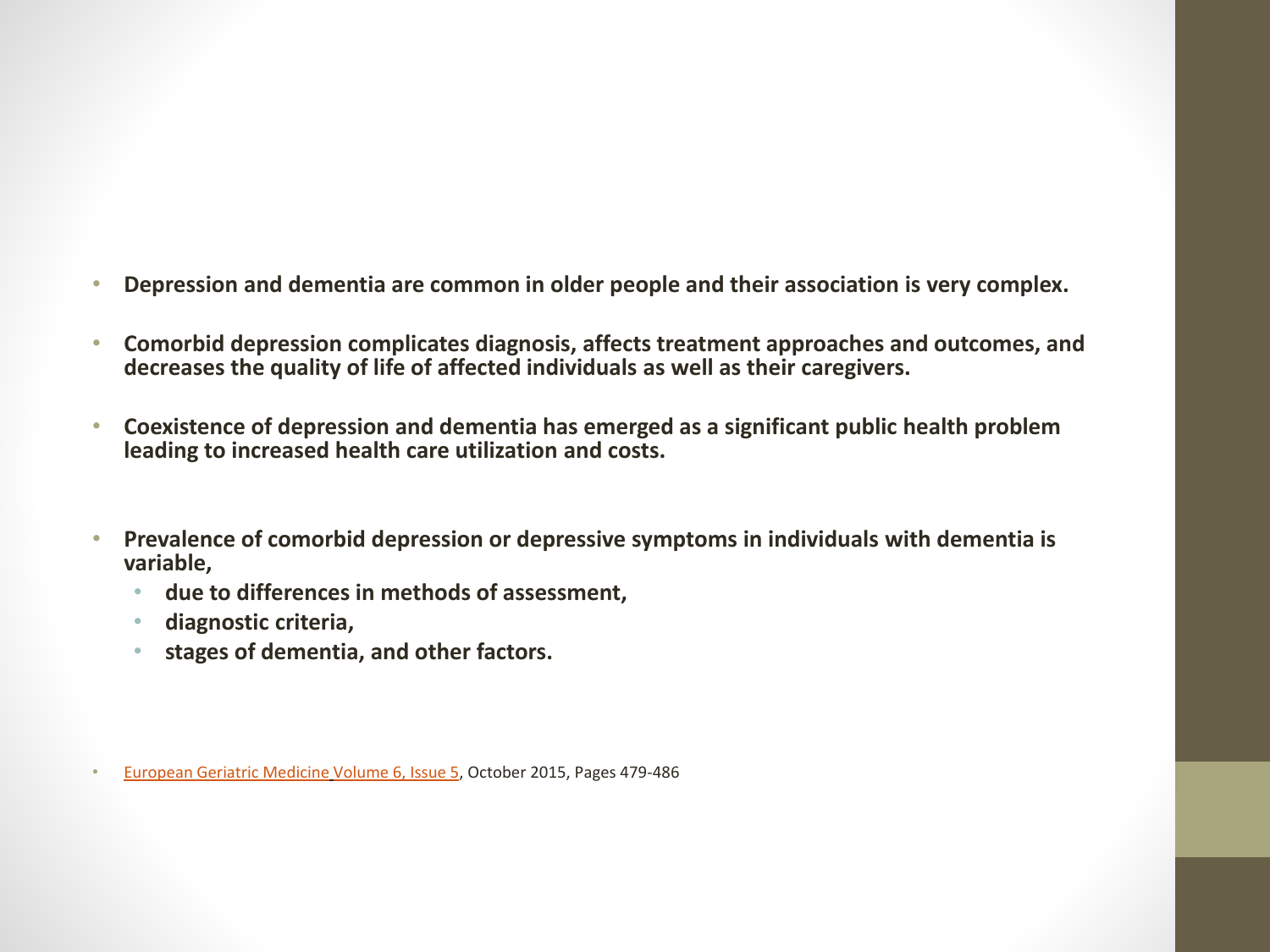**Statistics** 

- As of 2014 as many as **5.7 million people** in the United States are living with Alzheimer's which is approx. 1.6 percent of population,
- Projected to increase to 3.3 percent by 2060 which is approximately 13.9 million.
- **10 million baby boomers** will develop Alzheimer's in their lifetime.
- Every **71 seconds,** someone develops Alzheimer's.

• Alzheimer's is the **sixth-leading cause of death**.

Alzheimer's Association, 2018; Plassman et al., 2007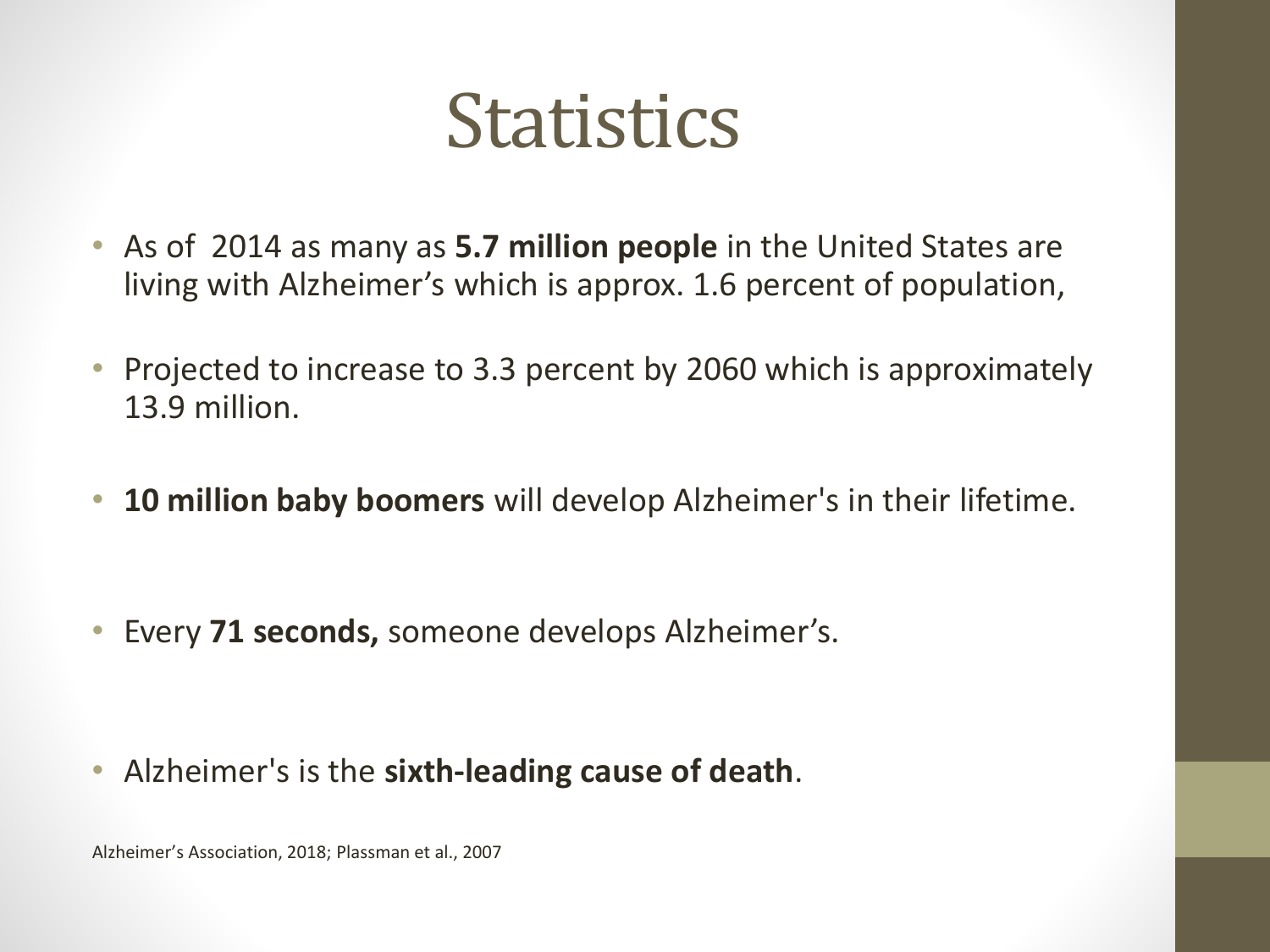#### **Statistics**

- The number of people age 65 and over with Alzheimer's disease is estimated to reach **7.7 million in 2030**, a greater than 50 percent increase from the 5 million age 65 and over who are currently affected.
- Depression in older adults is estimated to range from 7-36 % in the outpatient setting(1),
- patients with dementia, the numbers range from 15-50 %.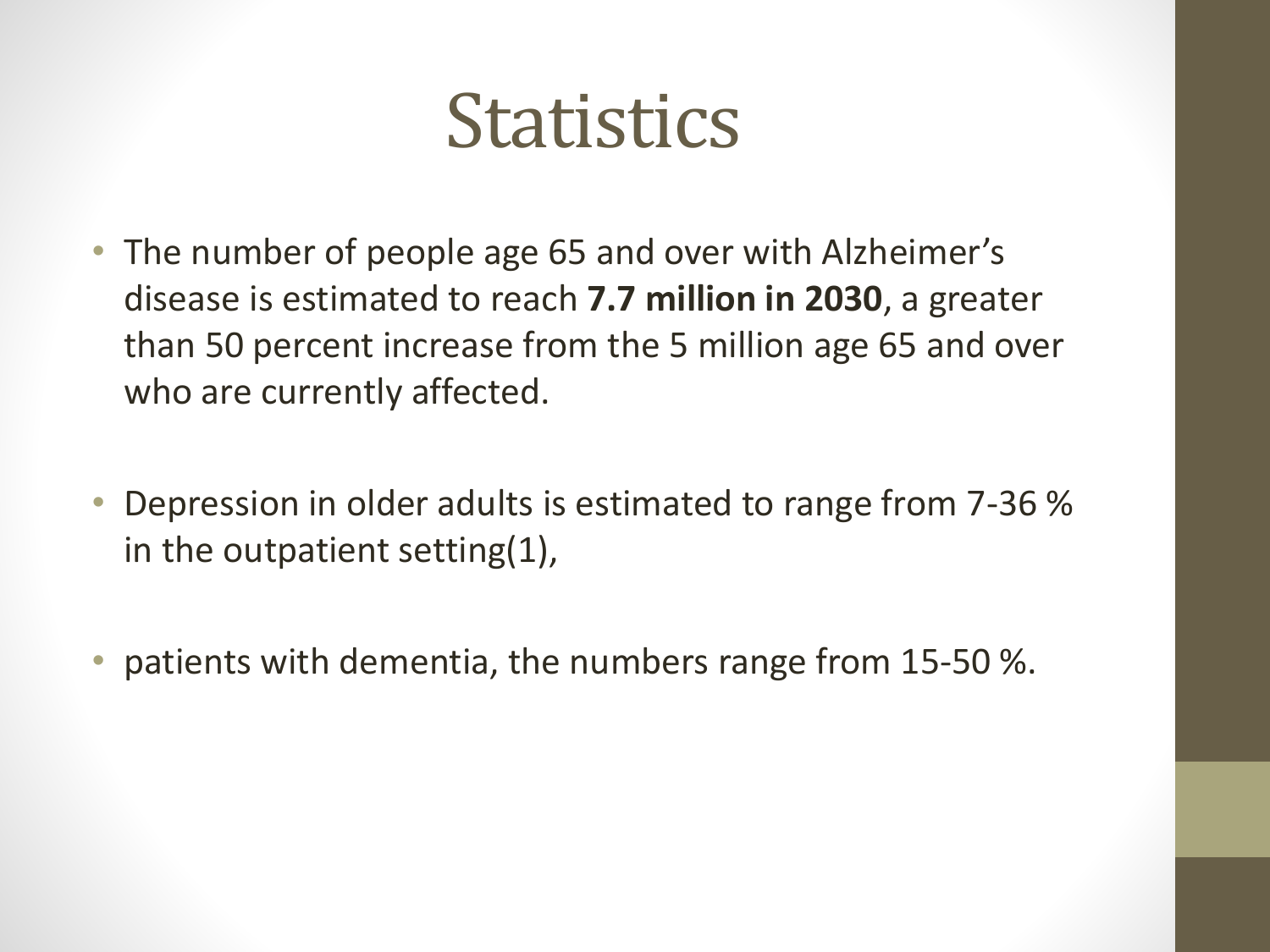#### Causes of Dementia in People Age 71+, ADAMS, 2002



Source: Plassman, BL; Langa, KM; Fisher, GG; Heeringa, SG;Weir, DR; Ofstedal, MB; et al. "Prevalence of Dementia in the United States: The Aging, Demographics, and Memory Study. *Neuroepidemiology* 2007;29:125–132.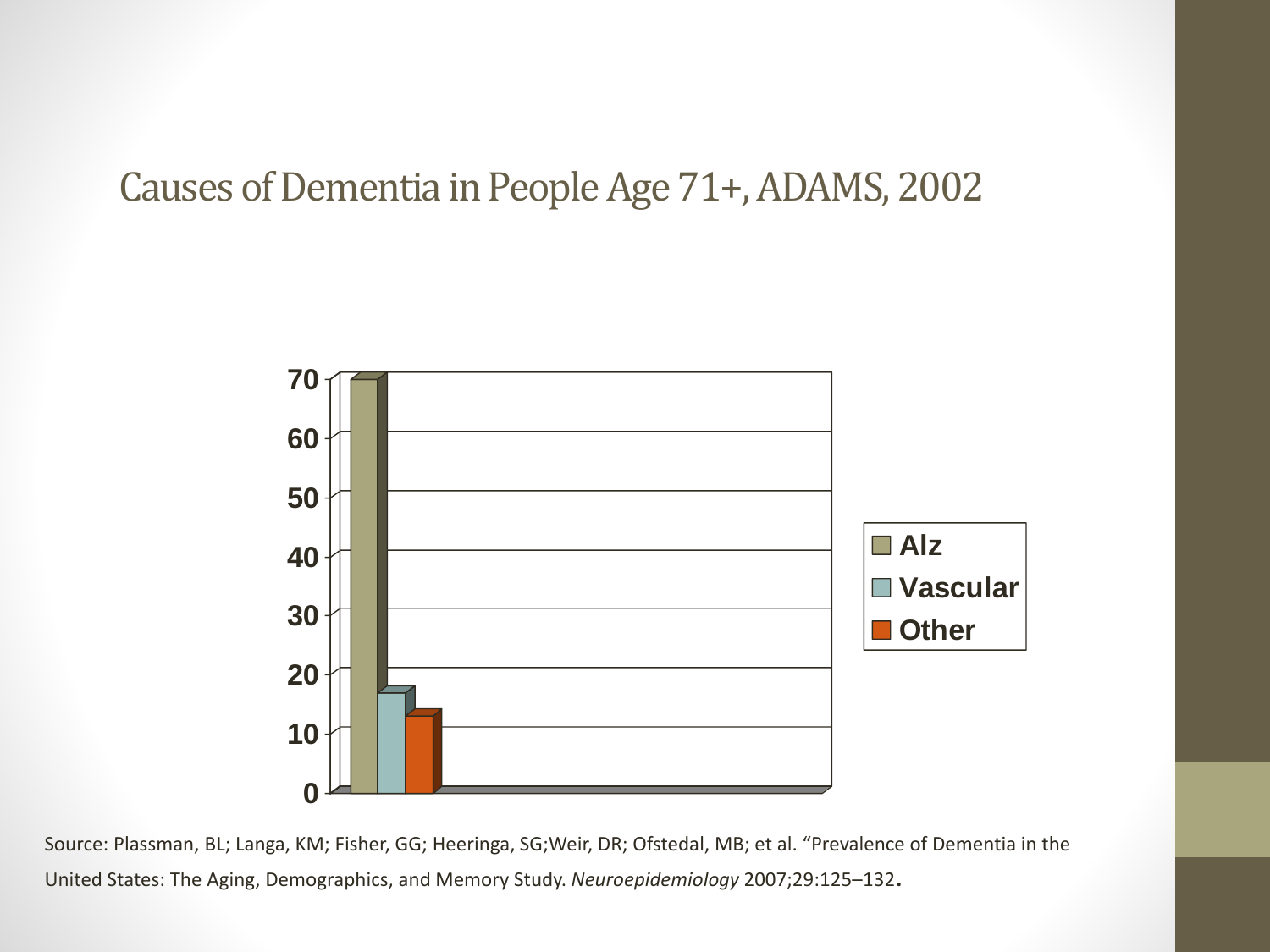#### Improvements in rates

higher education levels,

better access to health care,

and improvements in cardiovascular treatments.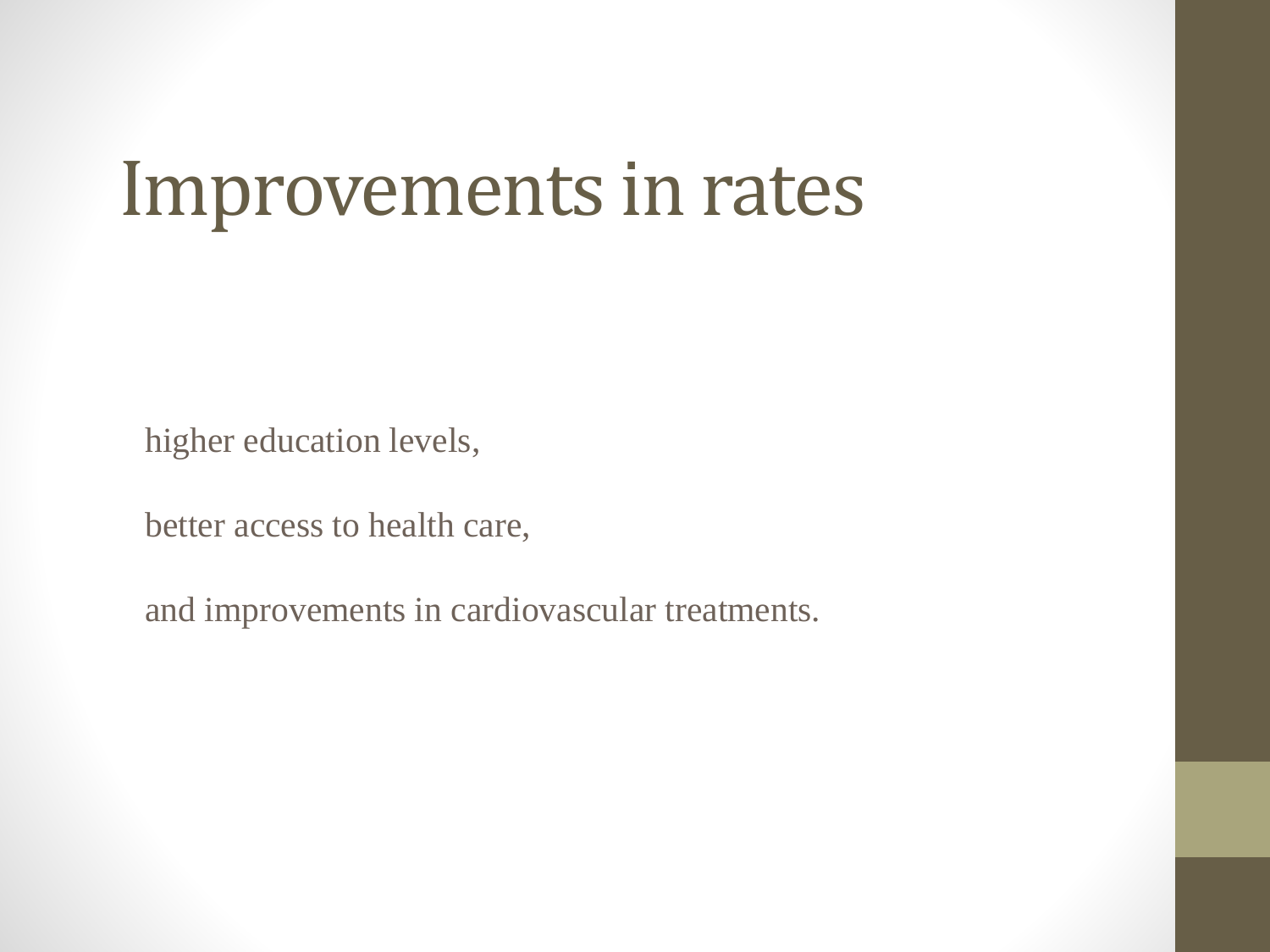supports the notion that "cognitive reserve" resulting from early-life and life-long education and cognitive stimulation may be a potent strategy for the primary prevention of dementia in both high- and low-income countries around the world. $\frac{21}{2}$  $\frac{21}{2}$  $\frac{21}{2}$  However, it should be noted that the relationships among education, brain biology, and cognitive function are complex and likely multi-directional; for instance, a number of recent population-based studies have shown genetic links with level of educational attainment,  $\frac{22,23}{2}$  $\frac{22,23}{2}$  $\frac{22,23}{2}$  $\frac{22,23}{2}$  and with the risk for cognitive decline in later-life. $\frac{24}{3}$  $\frac{24}{3}$  $\frac{24}{3}$  Higher levels of educational attainment are also associated with health behaviors (e.g., physical activity, diet, and smoking), more cognitively-complex occupations, and better access to health care, all of which may play a role in decreasing lifetime dementia risk.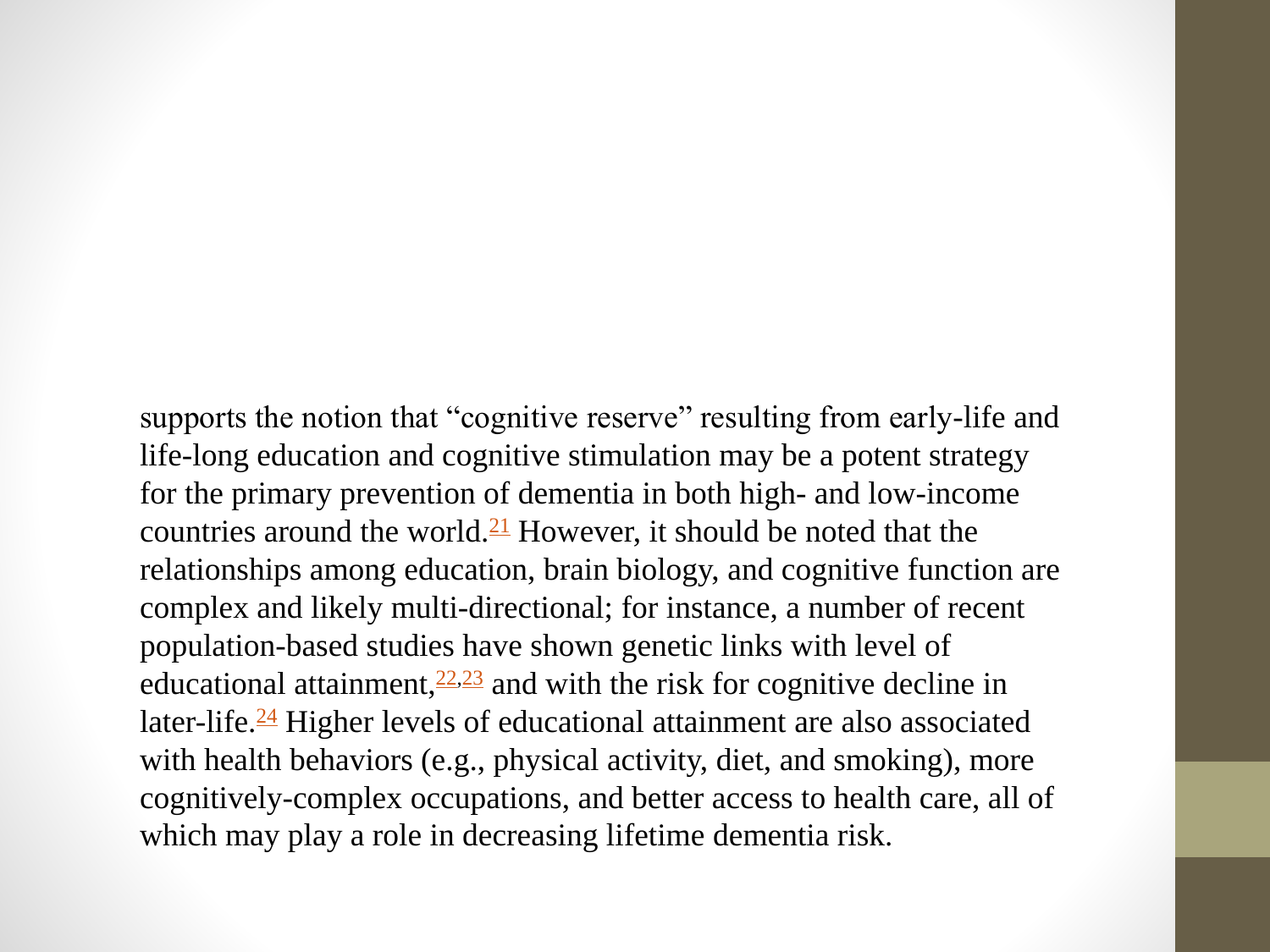#### Cortical dementias

- [Alzheimer's disease](http://en.wikipedia.org/wiki/Alzheimer)
- [Vascular dementia](http://en.wikipedia.org/wiki/Vascular_dementia) (also known as *multi-infarct dementia*), including [Binswanger's disease](http://en.wikipedia.org/wiki/Binswanger)
- [Dementia with Lewy bodies](http://en.wikipedia.org/wiki/Dementia_with_Lewy_bodies) (DLB)
- [Alcohol-Induced Persisting Dementia](http://en.wikipedia.org/wiki/Alcohol_dementia)
	- [Korsakoff's syndrome](http://en.wikipedia.org/wiki/Korsakoff)
	- [Wernicke's encephalopathy](http://en.wikipedia.org/wiki/Wernicke)
- [Frontotemporal lobar degenerations](http://en.wikipedia.org/wiki/Frontotemporal_lobar_degenerations) (FTLD), including [Pick's disease](http://en.wikipedia.org/wiki/Pick)
	- [Frontotemporal dementia](http://en.wikipedia.org/wiki/Frontotemporal_dementia) (or frontal variant FTLD)
	- [Semantic dementia](http://en.wikipedia.org/wiki/Semantic_dementia) (or temporal variant FTLD)
	- [Progressive non-fluent aphasia](http://en.wikipedia.org/wiki/Progressive_non-fluent_aphasia)
- [Creutzfeldt-Jakob disease](http://en.wikipedia.org/wiki/Creutzfeldt-Jakob_disease)
- [Dementia pugilistica](http://en.wikipedia.org/wiki/Dementia_pugilistica)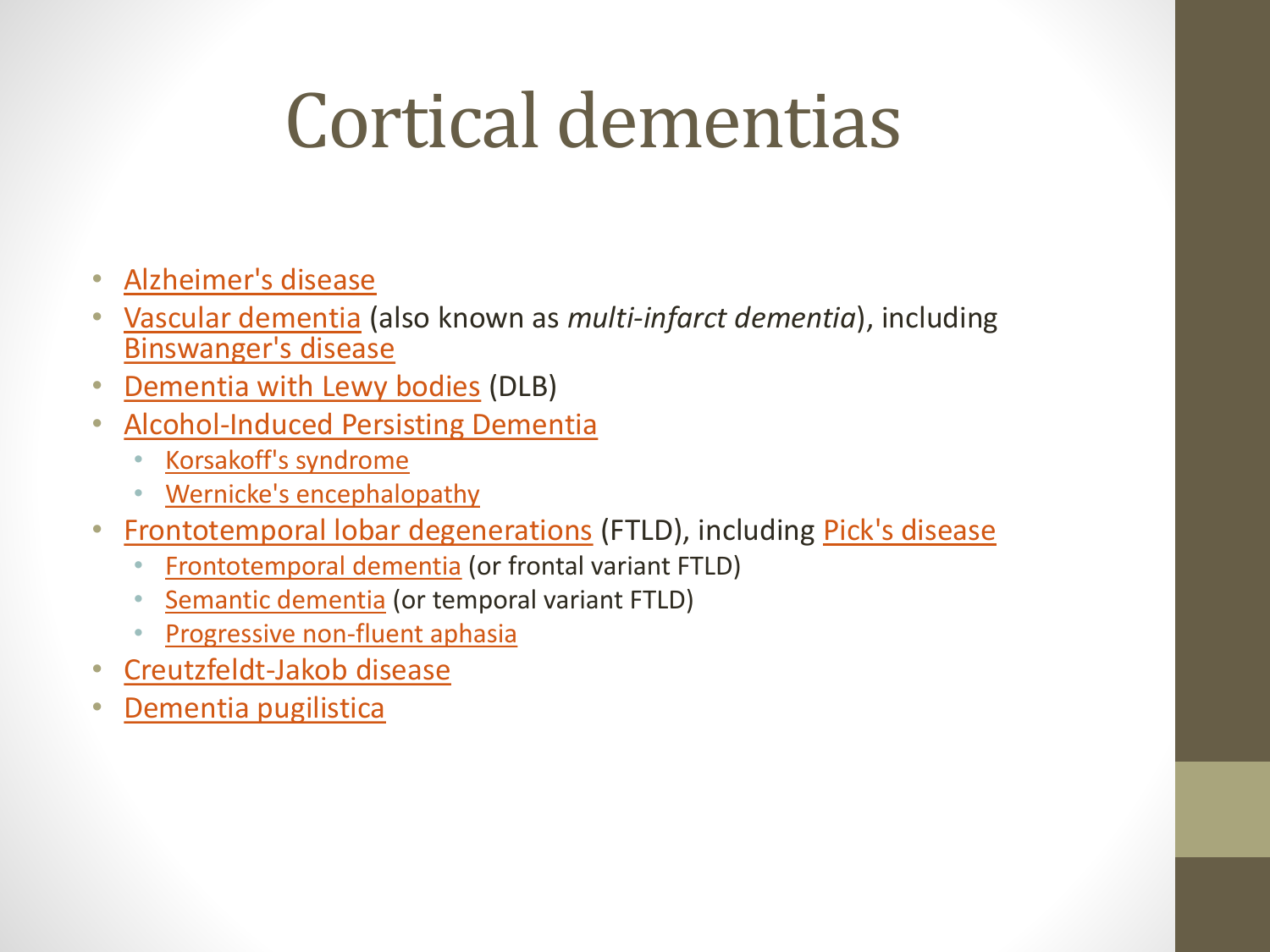### Subcortical dementias

#### **Due to**

- [Huntington's disease](http://en.wikipedia.org/wiki/Huntington)
- [Hypothyroidism](http://en.wikipedia.org/wiki/Hypothyroidism)
- [Parkinson's disease](http://en.wikipedia.org/wiki/Parkinson)
- [Vitamin B1 deficiency,](http://en.wikipedia.org/wiki/Vitamin_B1_deficiency) [Vitamin B12 deficiency,](http://en.wikipedia.org/wiki/Vitamin_B12_deficiency) [Folate deficiency](http://en.wikipedia.org/wiki/Folate_deficiency)
- [Syphilis](http://en.wikipedia.org/wiki/Syphilis)
- [Subdural hematoma](http://en.wikipedia.org/wiki/Subdural_hematoma)
- [Hypercalcaemia](http://en.wikipedia.org/wiki/Hypercalcaemia), [Hypoglycemia](http://en.wikipedia.org/wiki/Hypoglycemia)
- [AIDS dementia complex](http://en.wikipedia.org/wiki/AIDS_dementia_complex)
- [Pseudodementia](http://en.wikipedia.org/wiki/Pseudodementia) (a [major depressive episode](http://en.wikipedia.org/wiki/Major_depressive_episode) with prominent cognitive symptoms)
- Substance-induced persisting dementia (related to psychoactive use and formerly [Absinthism](http://en.wikipedia.org/wiki/Absinthism))
- General medical conditions (i.e. end stage renal failure, cardiovascular disease etc.)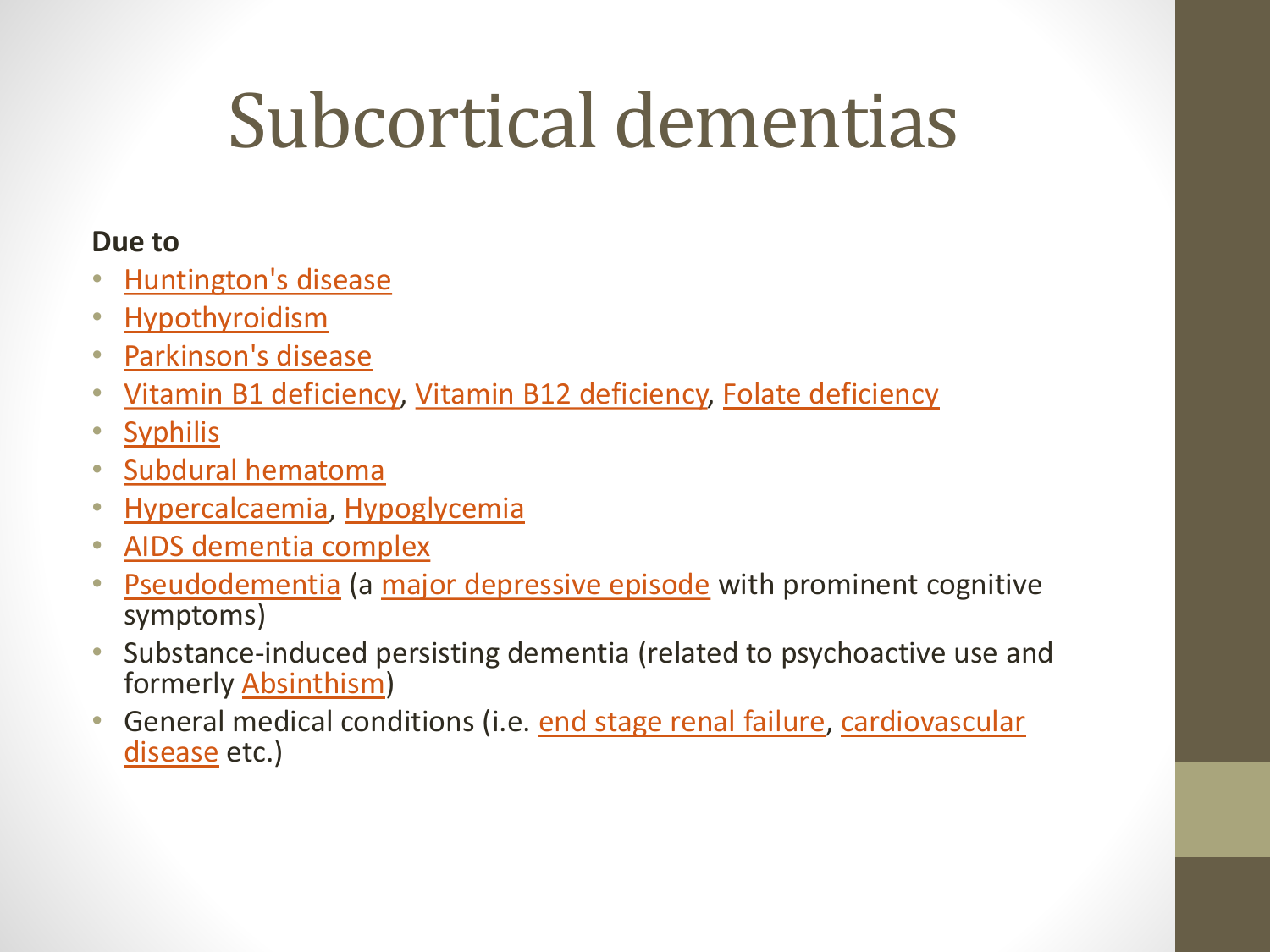

• AD patients who carry the ApoE epsilon4 allele are at greater risk than non-carriers for developing psychotic symptoms, particularly as the severity of their dementia progresses.

• Neuropsychopharmacology. 2007 Jan;32(1):171-9. Epub 2006 Jul 12.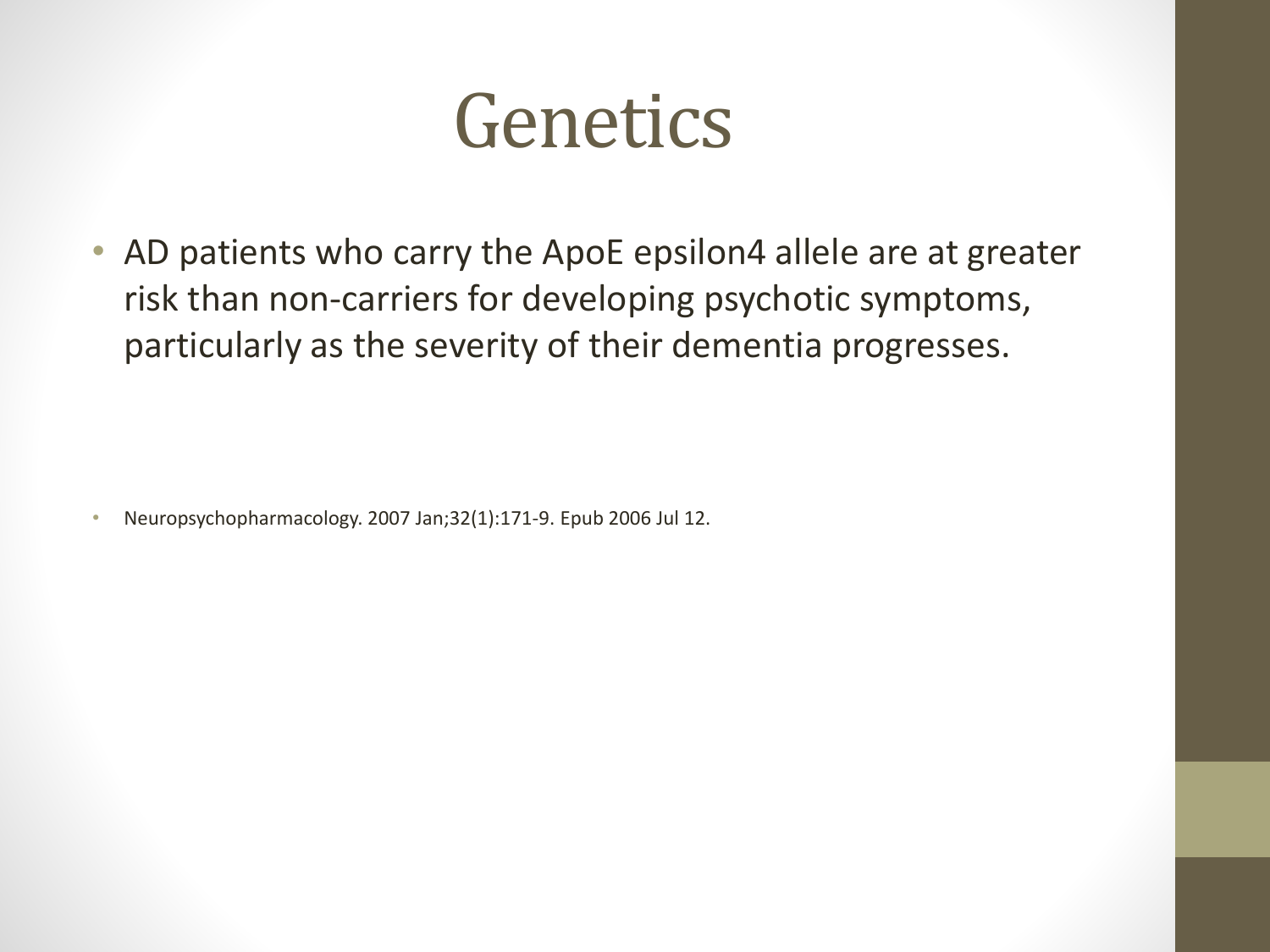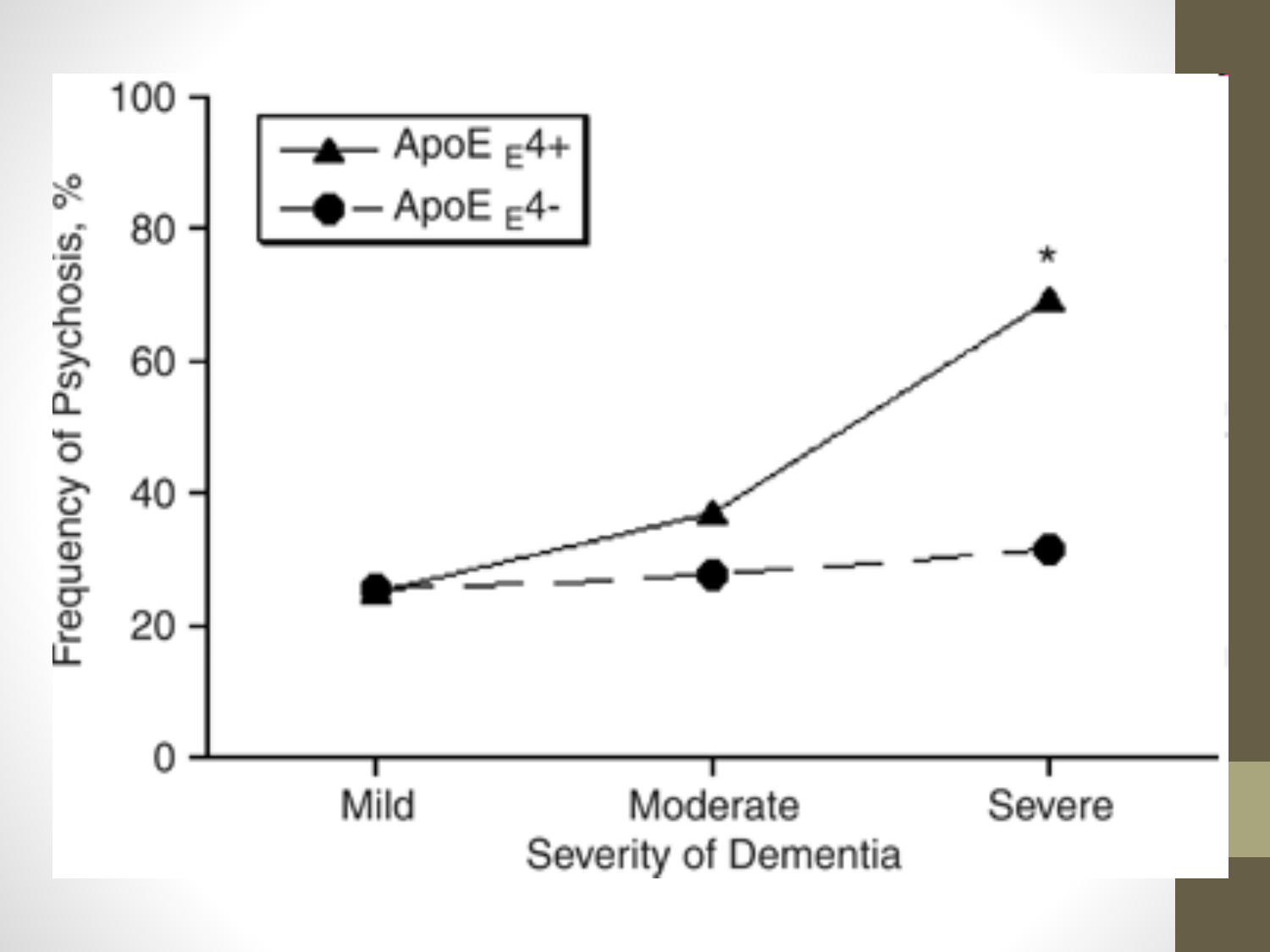#### Depression & Dementia

• High prevalence of *[depression](http://ukpmc.ac.uk/abstract/MED/10682951/?whatizit_url=http://ukpmc.ac.uk/search/?page=1&query=%22depression%22)* as well as *dementia* in mistreated older people. Geriatric clinicians should rule out elder neglect or abuse in their depressed or [demented](http://ukpmc.ac.uk/abstract/MED/10682951/?whatizit_url=http://ukpmc.ac.uk/search/?page=1&query=%22demented%22) patients.

[Journal of the American Geriatrics Society](http://ukpmc.ac.uk/search/?page=1&query=ISSN:%220002-8614%22)[2000, 48(2):205-8]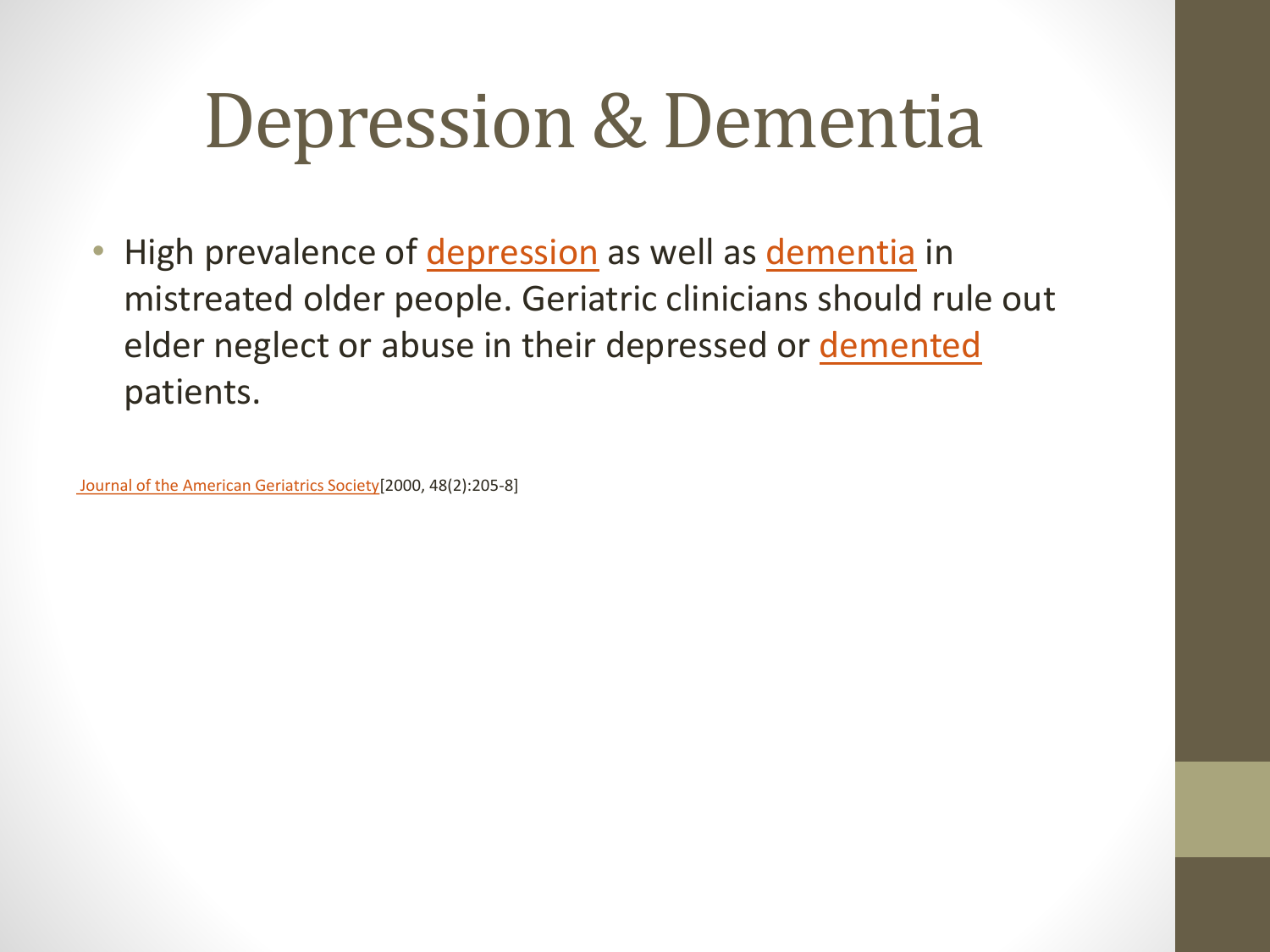#### Depression in Dementia

• sustained and disabling major depressive episodes are more common in those with dementia than in age-matched controls without dementia. The incidence of depression may be 30% in vascular dementia and in Alzheimer's disease, and over 40% in the dementia associated with Parkinson's and Huntington's diseases.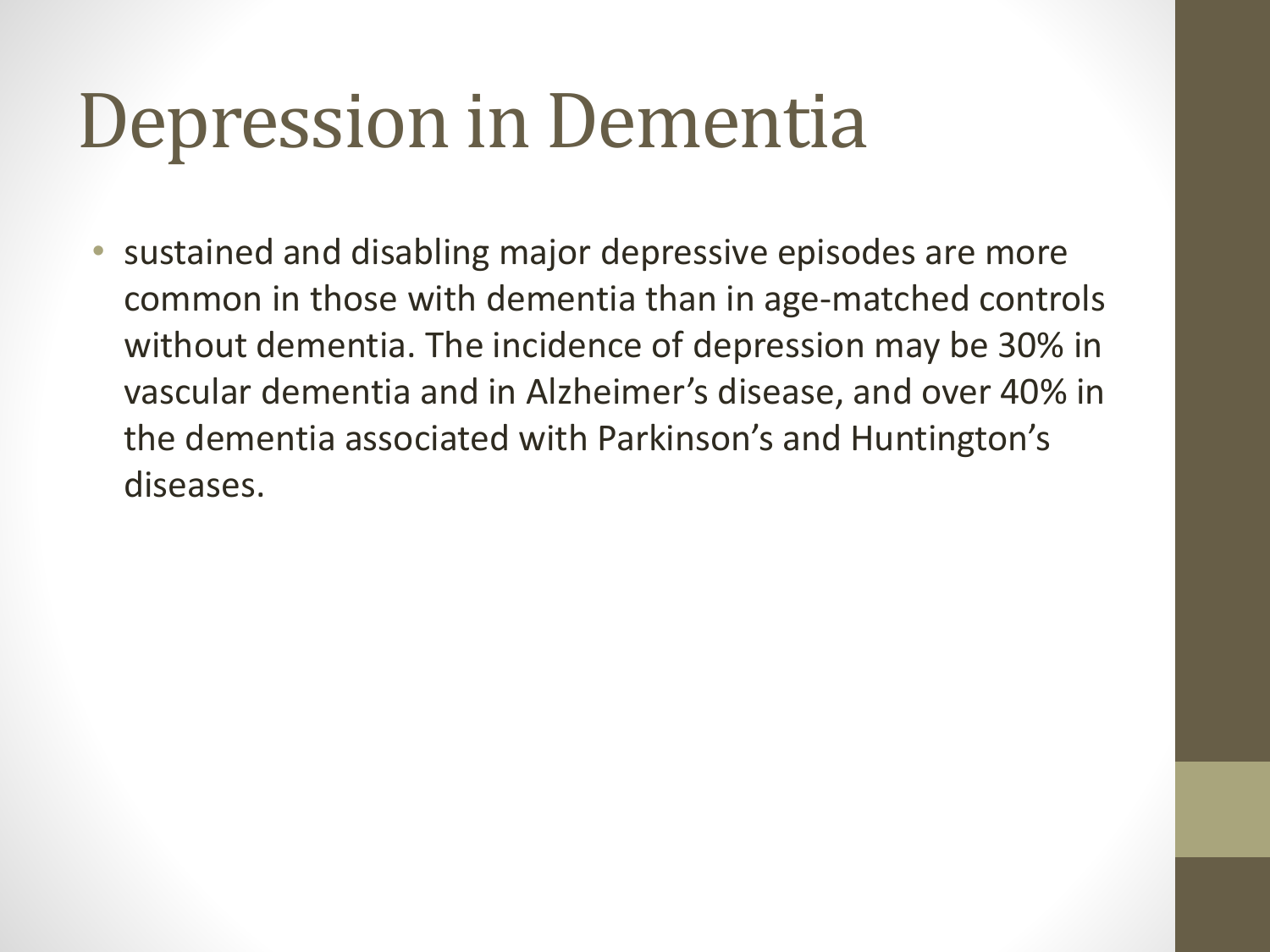- Rates of depression were significantly higher in subjects with MCI and dementia compared with those with normal cognition at index visit.
- efforts to effectively engage and treat older adults with dementia will need also to addr

- [The American Journal of Geriatric Psychiatry](https://www.sciencedirect.com/science/journal/10647481)
- [Volume 23, Issue 9](https://www.sciencedirect.com/science/journal/10647481/23/9), September 2015, Pages 897-905
- ess co-occurring depression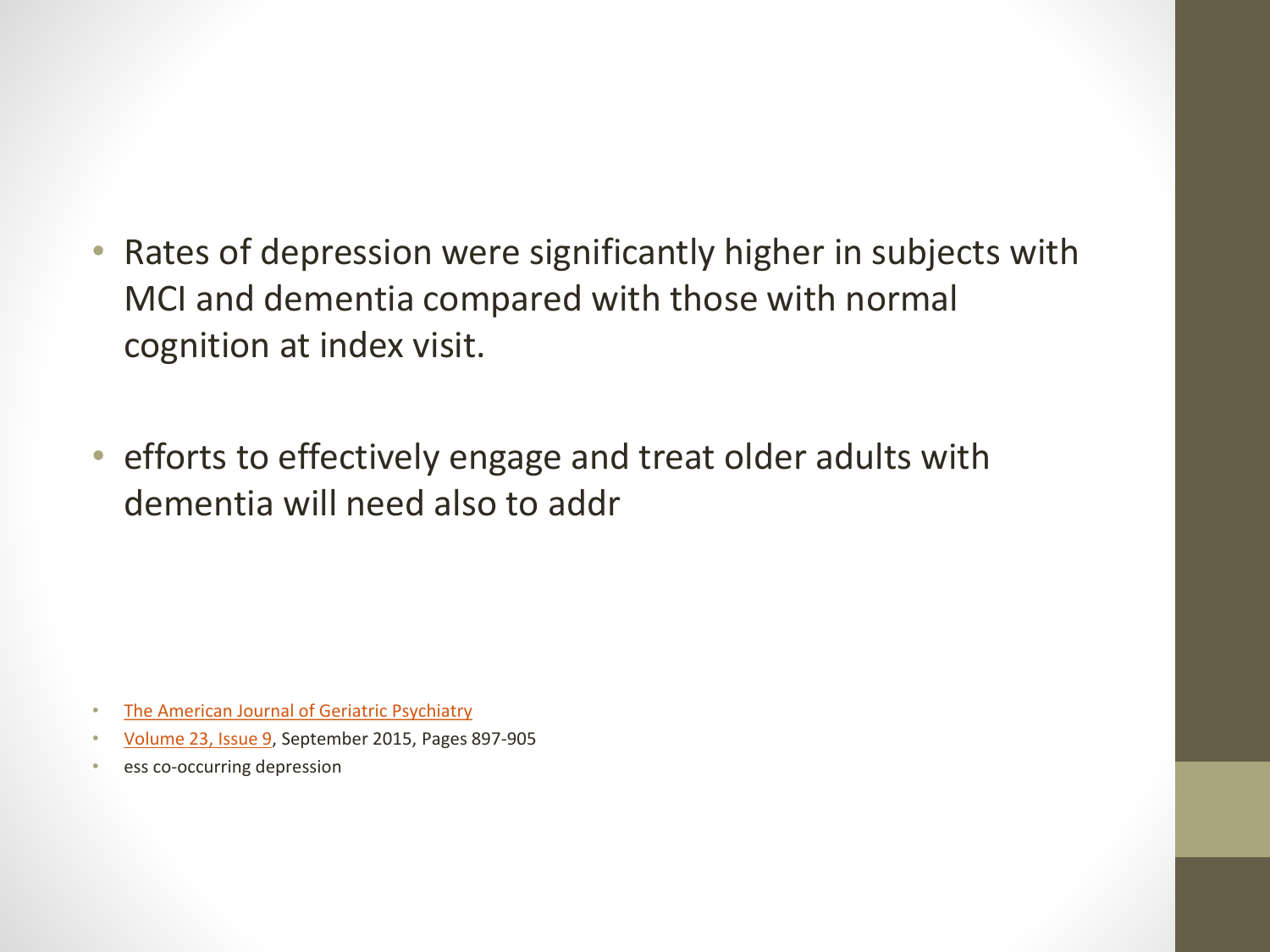Signs and Symptoms That May Indicate the Need for Evaluation for Dementia

#### **Cognitive changes**

New forgetfulness, more trouble understanding spoken and written communication, difficulty finding words, not knowing common facts such as the name of the current U.S. president, disorientation

#### **Psychiatric symptoms**

Withdrawal or apathy, depression, suspiciousness, anxiety, insomnia, fearfulness, paranoia, abnormal beliefs, hallucinations

Reprinted with permission from Rabins PV, Lyketsos CG, Steele CD. Practical dementia care. New York: Oxford University Press, 1999:23.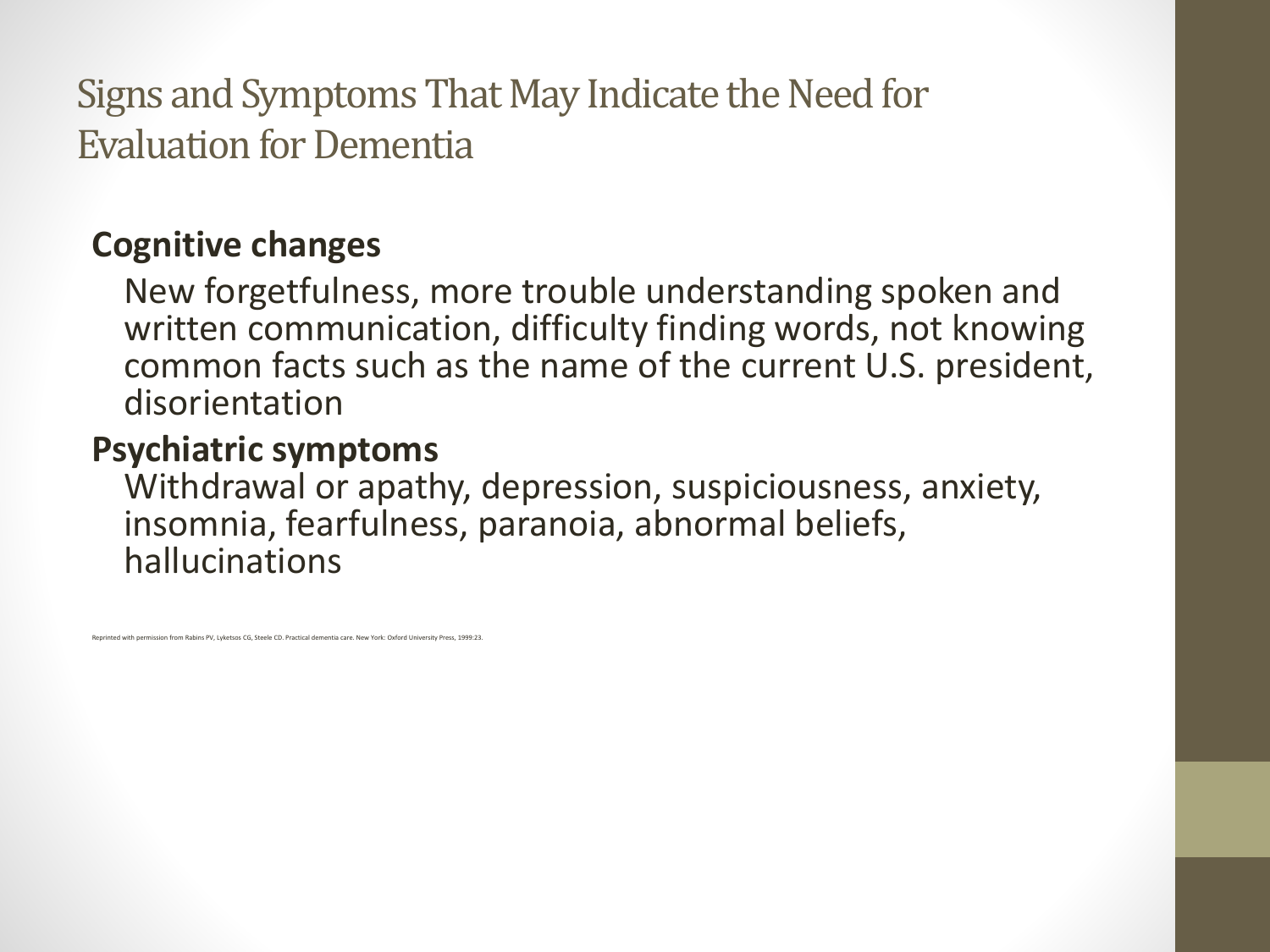Signs and Symptoms That May Indicate the Need for Evaluation for Dementia

#### **Personality changes**

Inappropriate friendliness, blunting and disinterest, social withdrawal, excessive flirtatiousness, easy frustration, explosive spells

#### **Problem behaviors**

Reprinted with permission from Rabins PV, Lyketsos CG, Steele CD. Practical dementia care. New York: Oxford University Press, 1999:23.

Wandering, agitation, noisiness, restlessness, being out of bed at night

#### **Changes in day-to-day functioning**

Difficulty driving, getting lost, forgetting recipes when cooking, neglecting self-care & household chores, difficulty handling money, making mistakes at work, trouble with shopping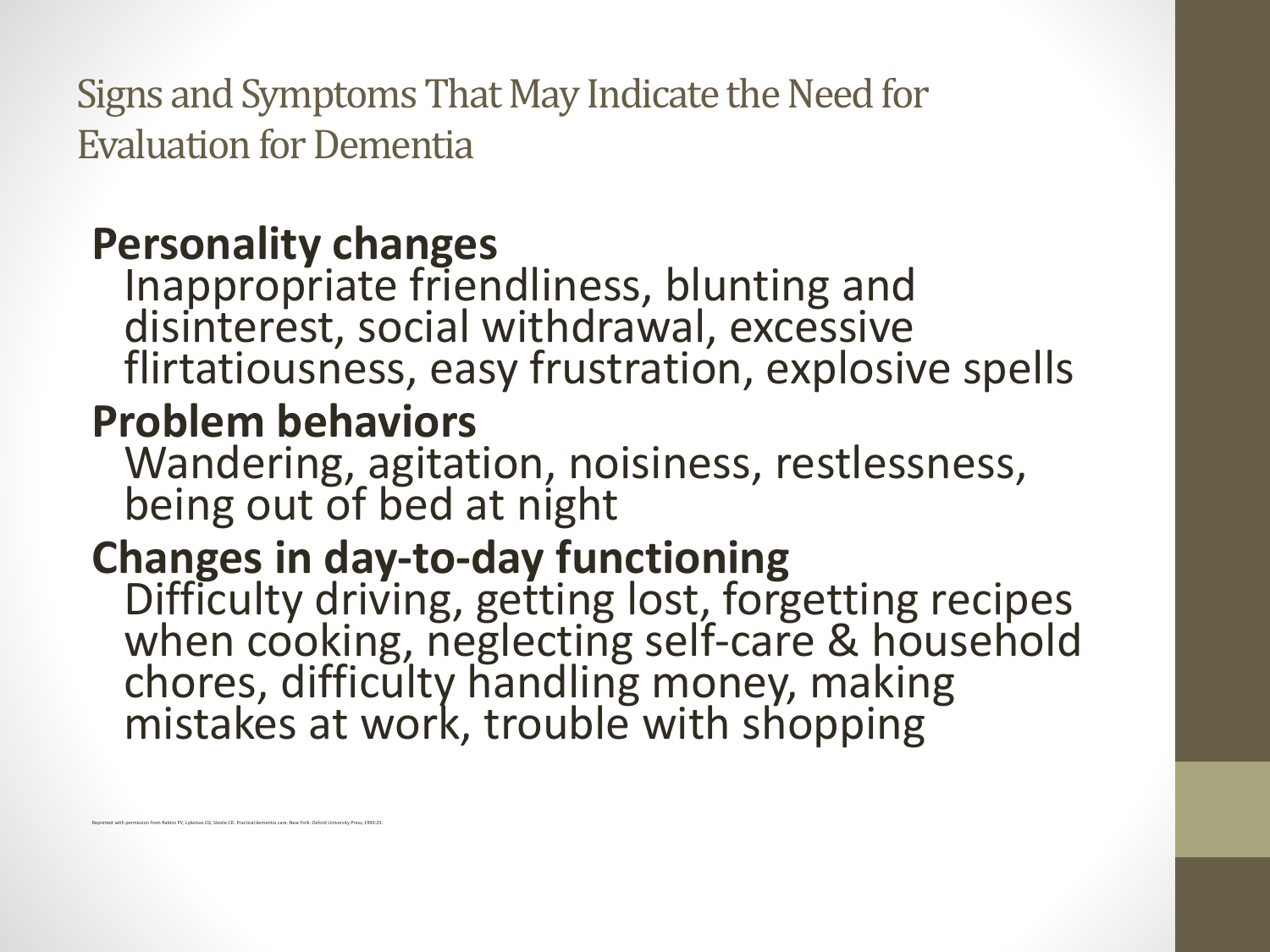## Symptomatology

It must include decline in memory and in at least one of the following cognitive abilities:

- Ability to generate coherent speech and understand spoken or written language;
- Ability to recognize or identify objects, assuming intact sensory function;
- Ability to execute motor activities, assuming intact motor abilities, sensory function and comprehension of the required task; and
- Ability to think abstractly, make sound judgments and plan and carry out complex tasks.
- The decline in cognitive abilities must be severe enough to interfere with daily life.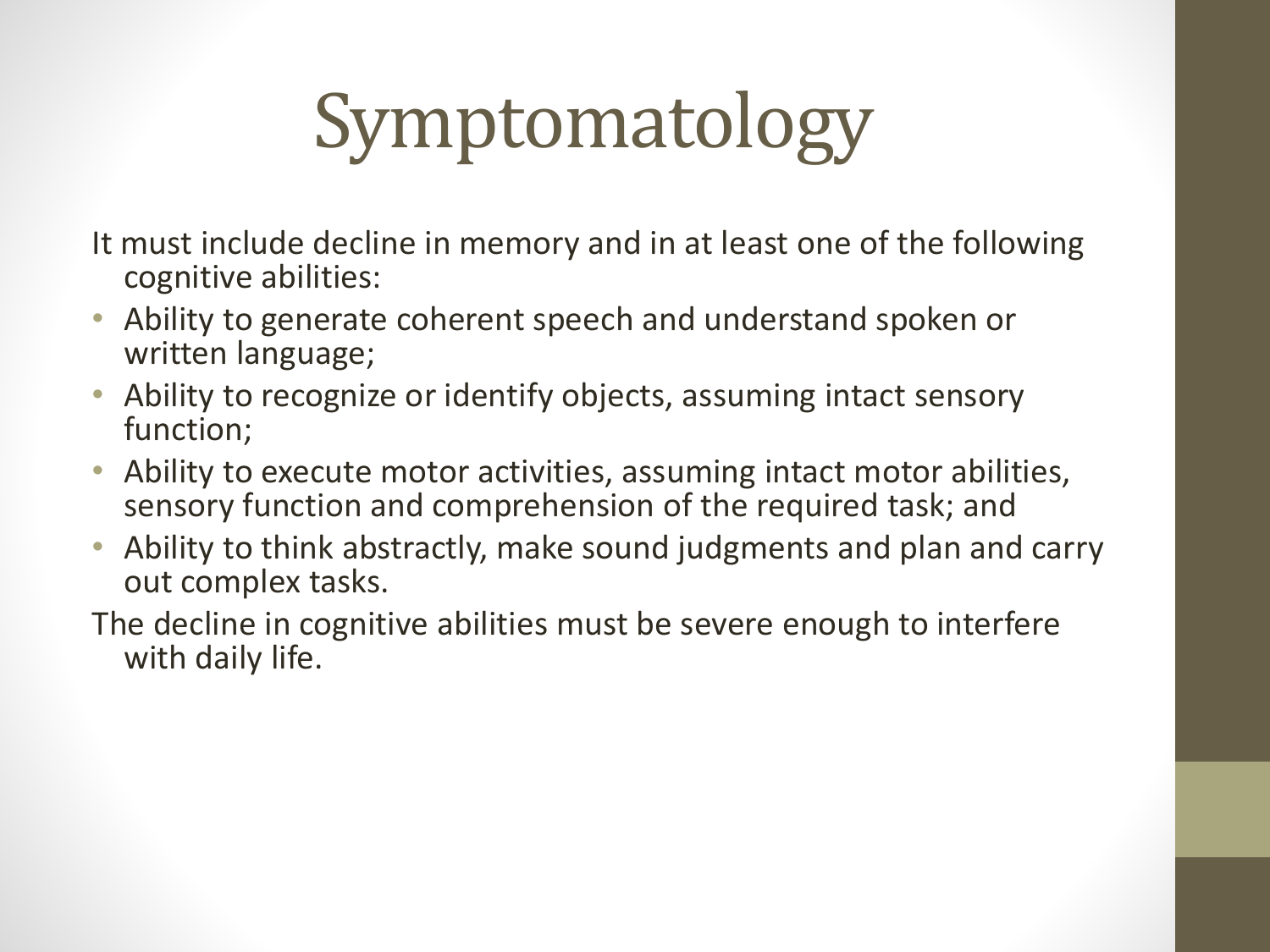### Management

- Cholinesterase inhibitors (donepezil, rivastigmine, galantamine) and one double-blind placebo controlled trial (rivastigmine) have reported varying degrees of improvement of behavioral symptoms and psychosis of dementia with Lewy bodies (DLB).
- Associated with side effects which include sxs associated with increased acetylcholine like diarrhea, nausea, urinary problems.
- To ensure excess anticholinergic medications are preferably avoided on pt. variability.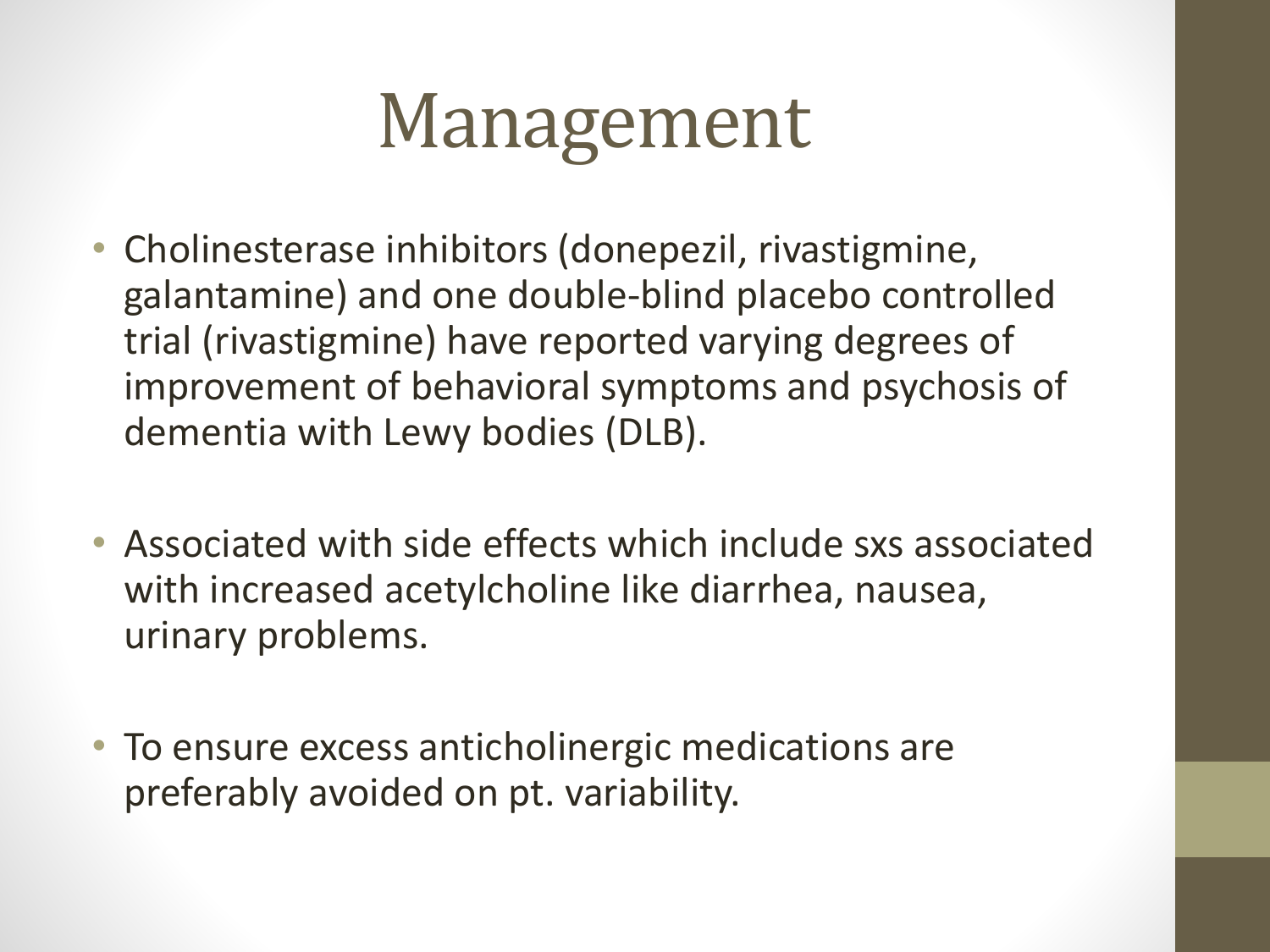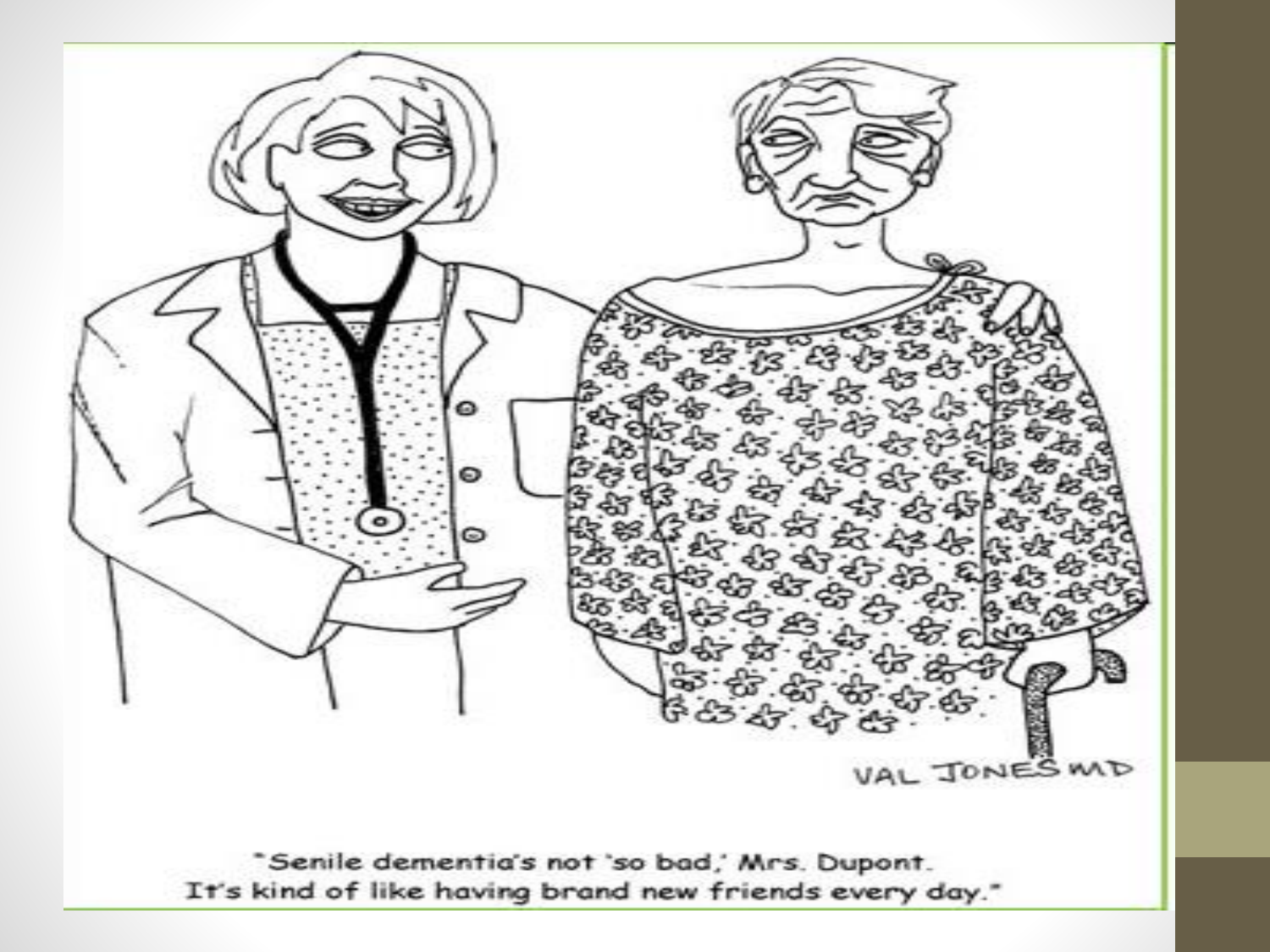Case

• 56 yo WM brought into see psychiatrist by wife with problems of memory impairment, apathy, amotivation and not wanting to perform routine activities in the house. Pt. has a medical hx of HTN, OA, elevated lipids. Labs were normal and on MMSE pt. scored 23/30. Pt. is on Metoprolol, Hydrocodone, Simvastatin, Aspirin.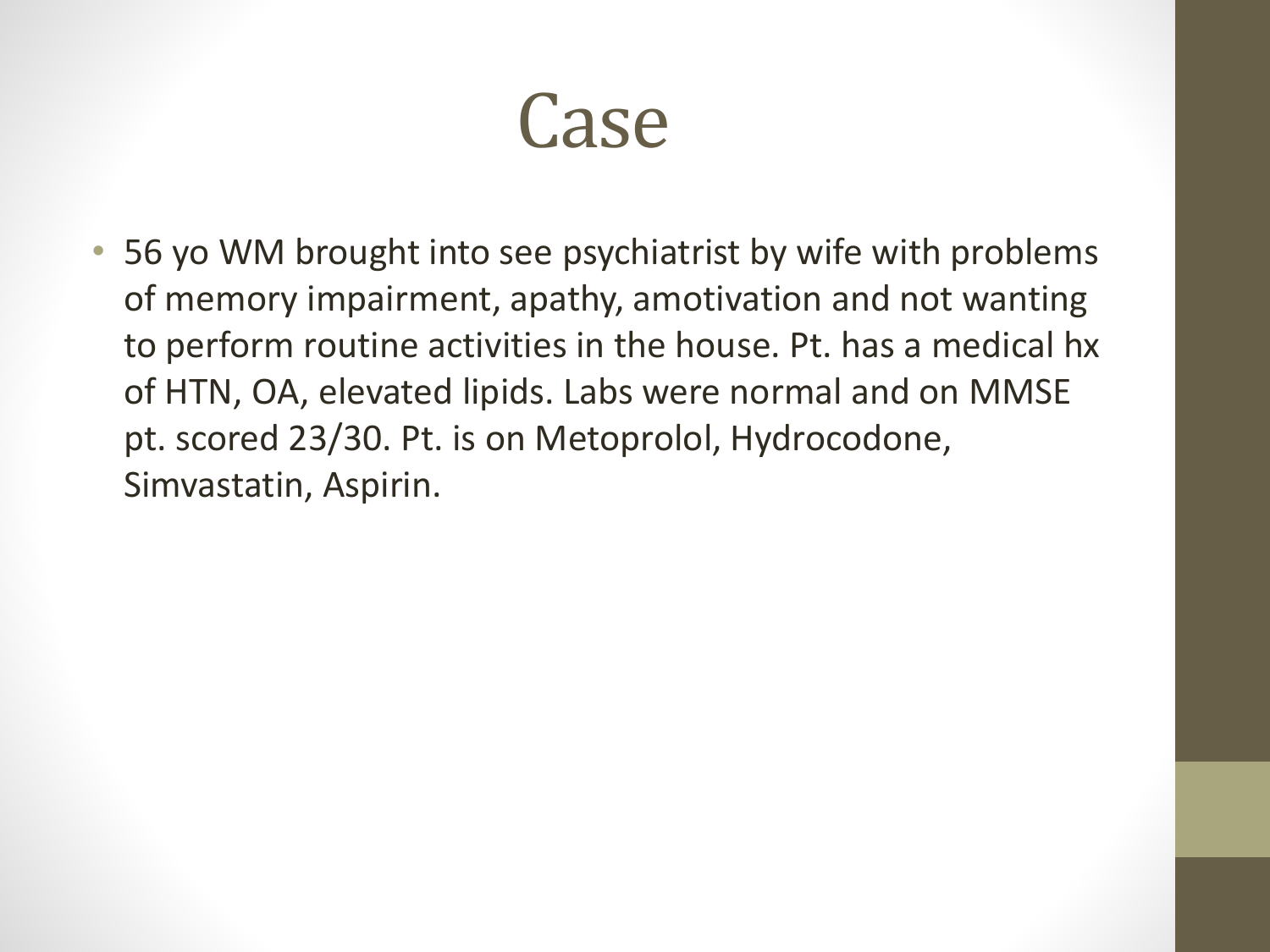#### Case

- GDS done and patient scored 11/15
- Pt. started on Prozac and after 6 month followup repeat GDS score 6/15, repeat MMSE pt. scored 28/30.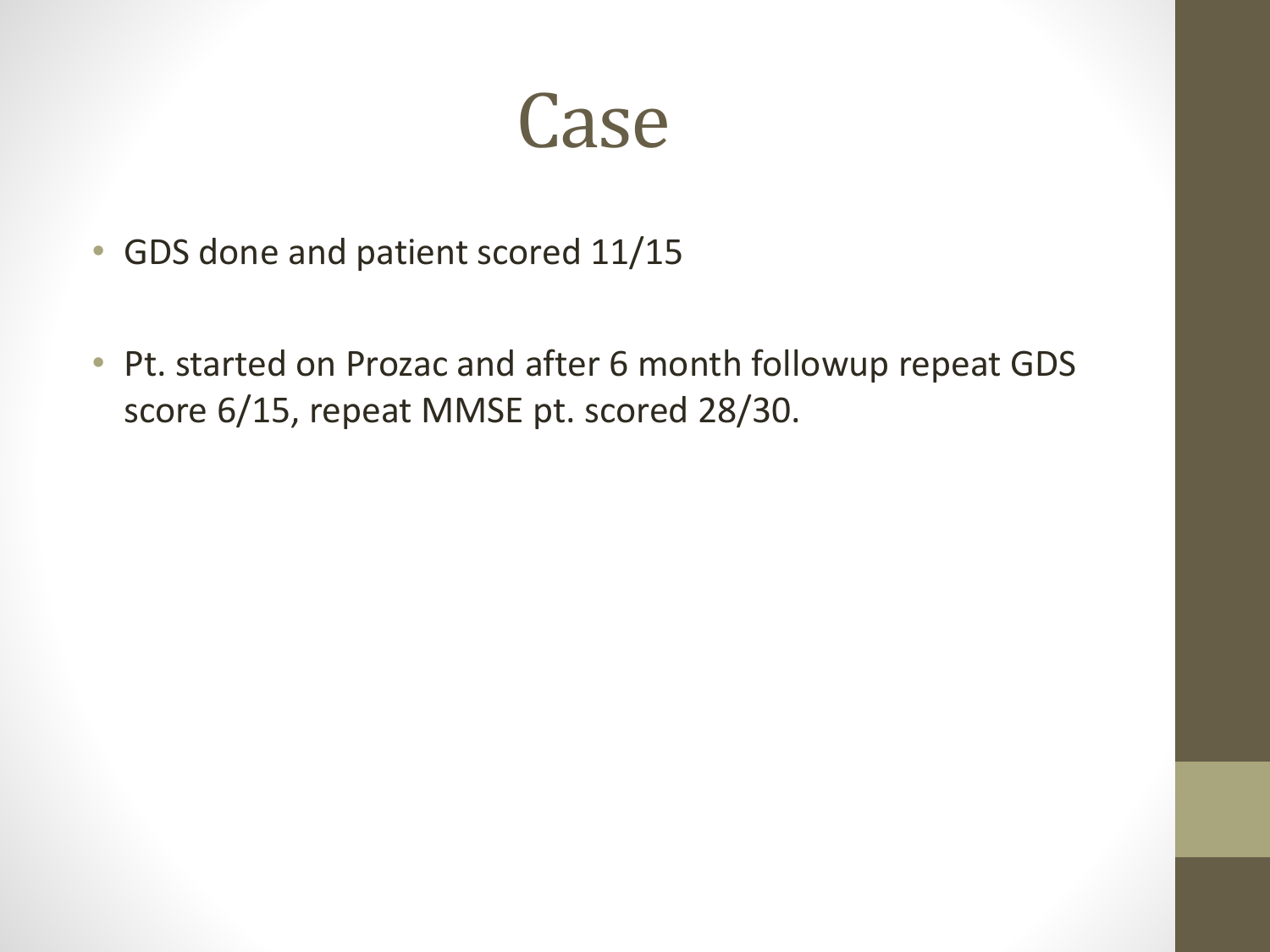**Testing** 

Cornell Scale for Depression in Dementia Has particular validity in dementia.

Geriatric Depression Scale - 15-item version is useful when time is limited.

Montgomery–Asberg Depression Rating Scale - Can be used as questionnaires and read to patients. Requires training and preexisting clinical experience in assessing depressive disorders and dementia.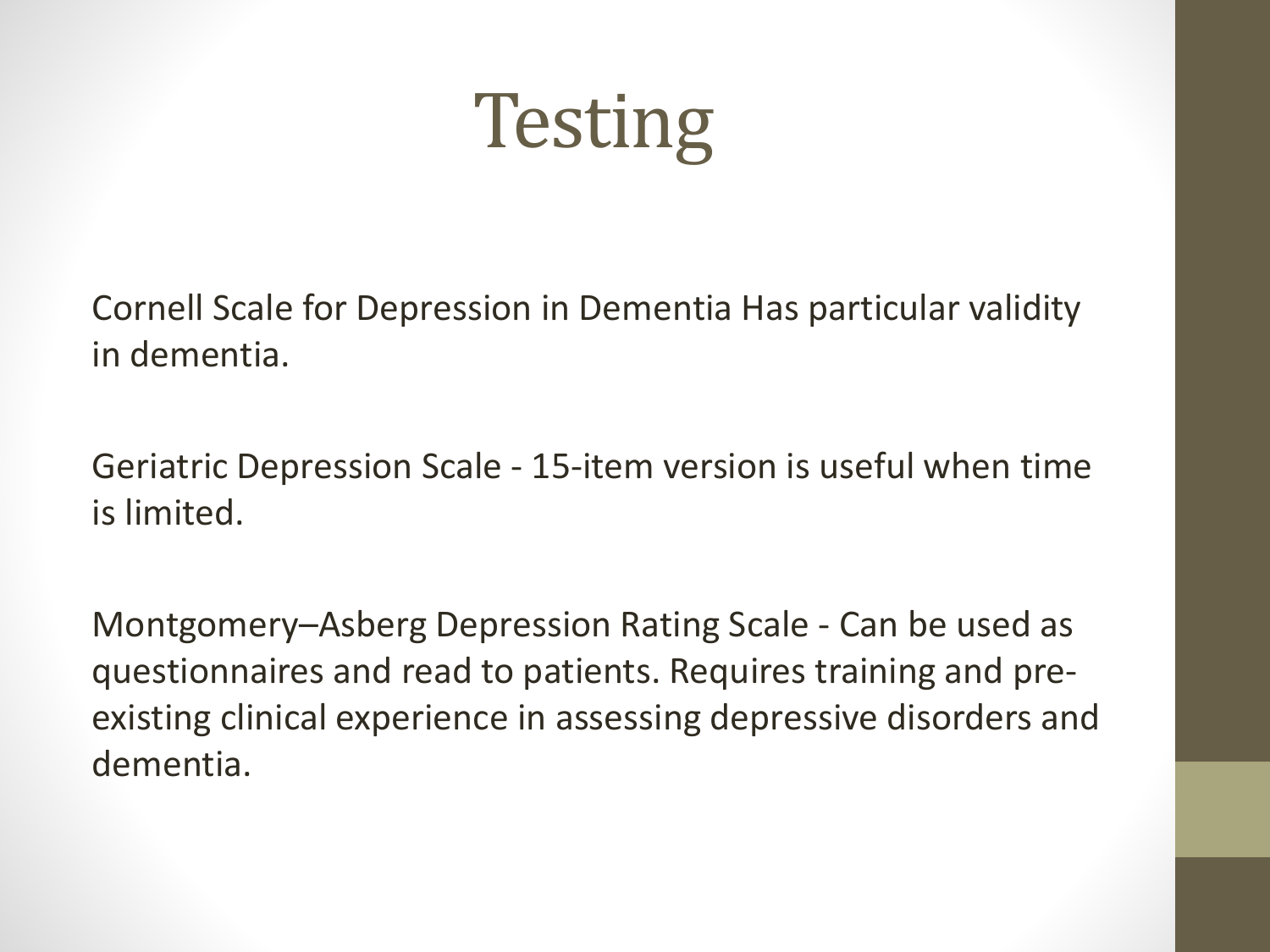## Cognition and Depression

- Cognitive impairment is common in depressed elderly patients
- Screening neuropsych testing (MMSE/MOCA/NPI)
	- Diagnose significant dementia
	- Track cognitive function response over time to treatment
- Focal cognitive impairment assoc. with poor response to antidepressants (exec dysfn, attention deficit)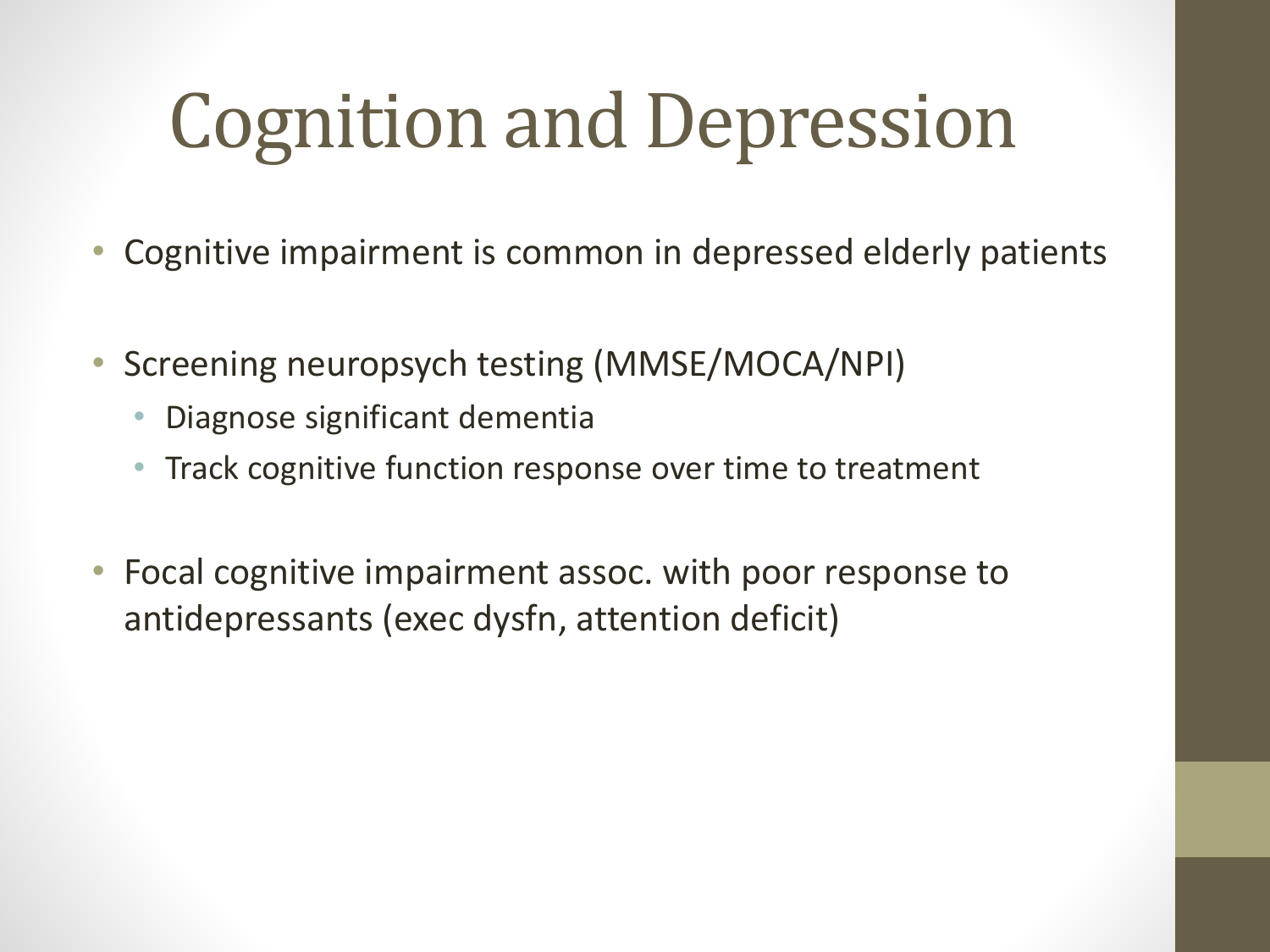## Case Study

- 57 yo Caucasian male presented to the Memory Clinic with complaints of forgetfulness for 5 yrs.
- Working full-time
- Performed all activities of daily living
- He presented with
	- anhedonia, decreased energy, restless sleep, decreased appetite and unintentional weight loss,
	- Denied depression or suicidal thoughts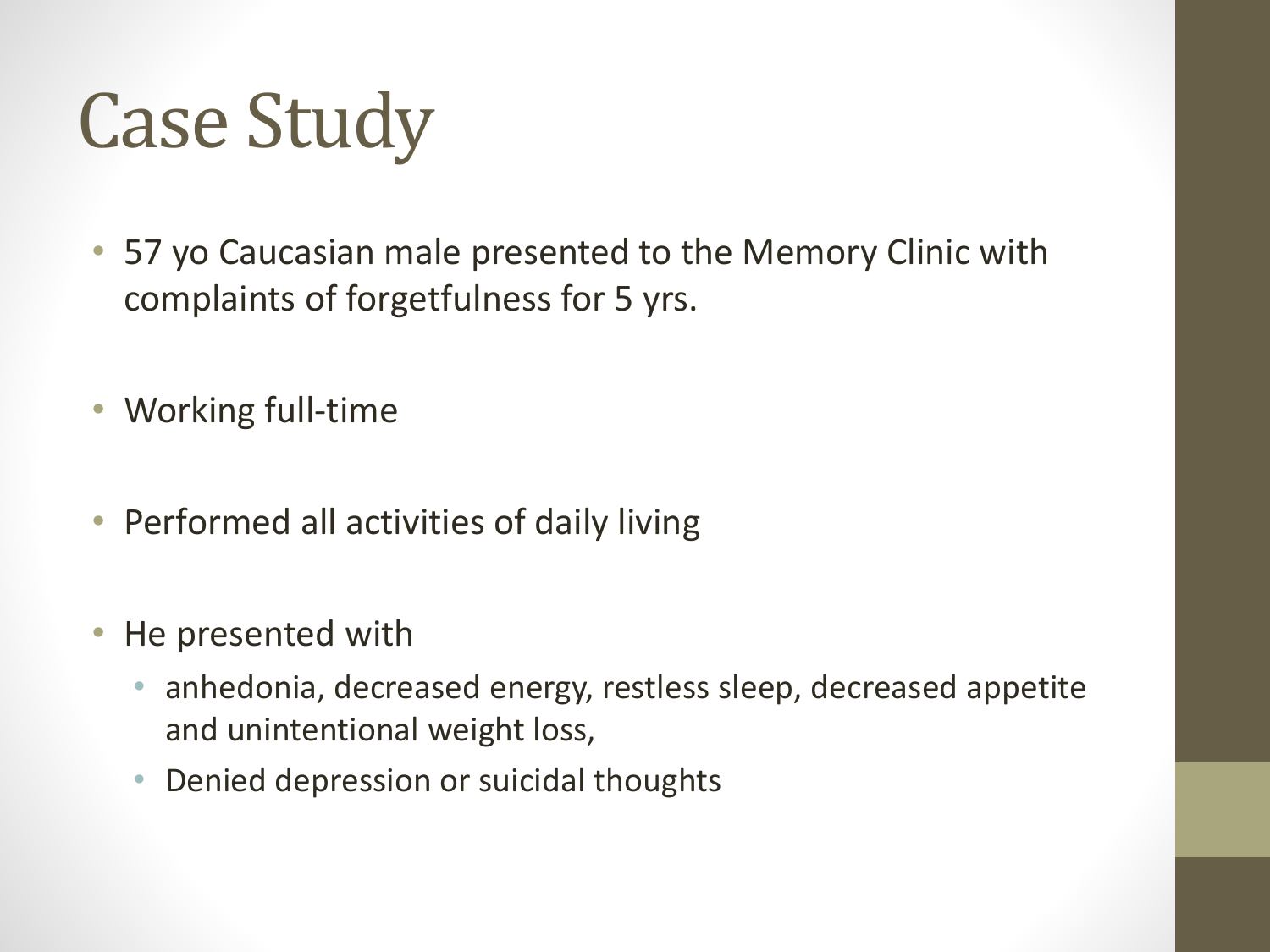# Case Study

- Med Hx
	- Gall bladder problems,
	- Sleep apnea
- No hx of head injury
- CT scan head 2011 negative
- Substance Use Hx negative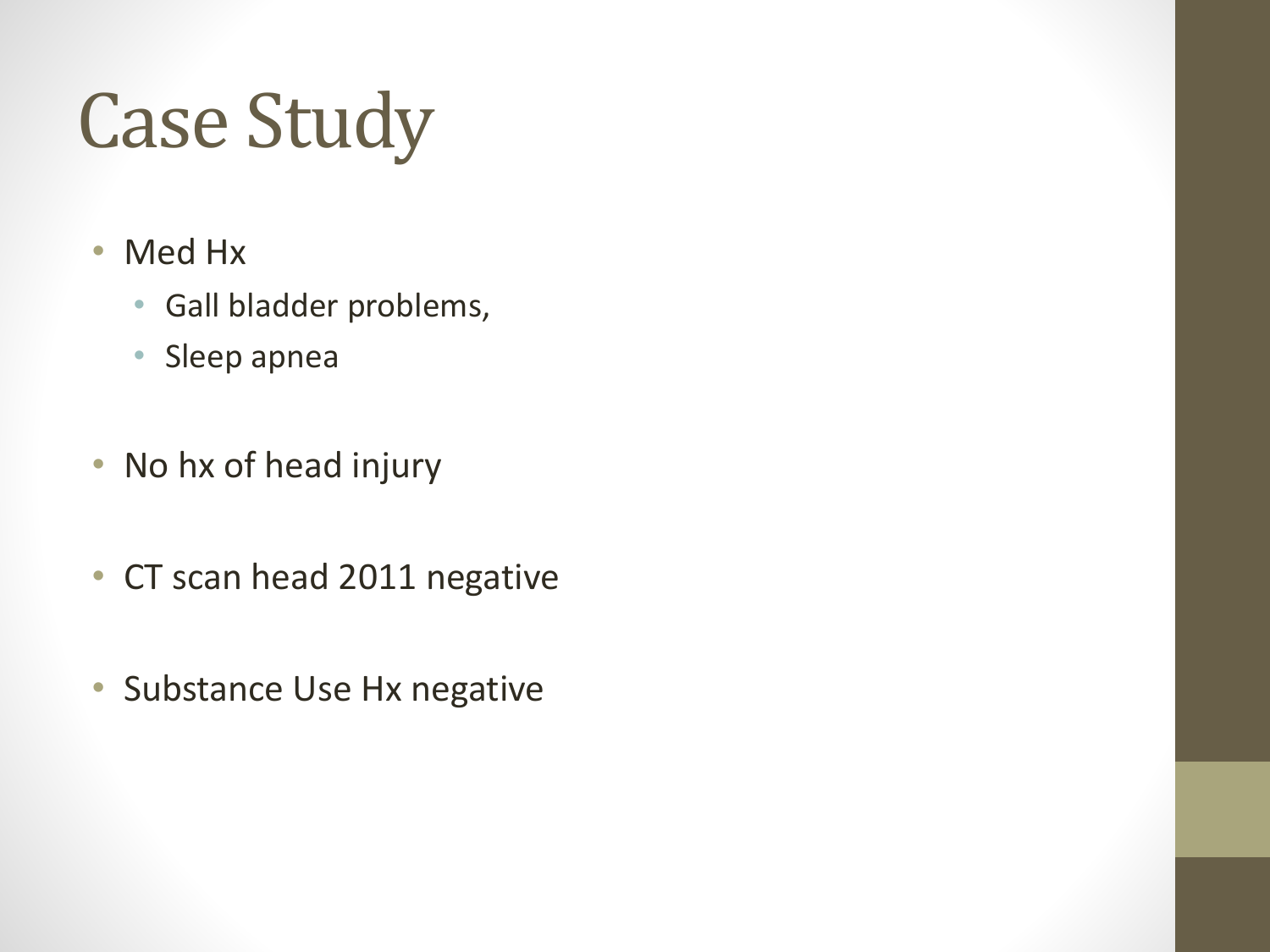## Case Study

- MMSE 22/30
- Labs negative, including RPR, Vit B12, TSH
- Management
	- Started on Bupropion
	- Neuropsychological testing
	- MRI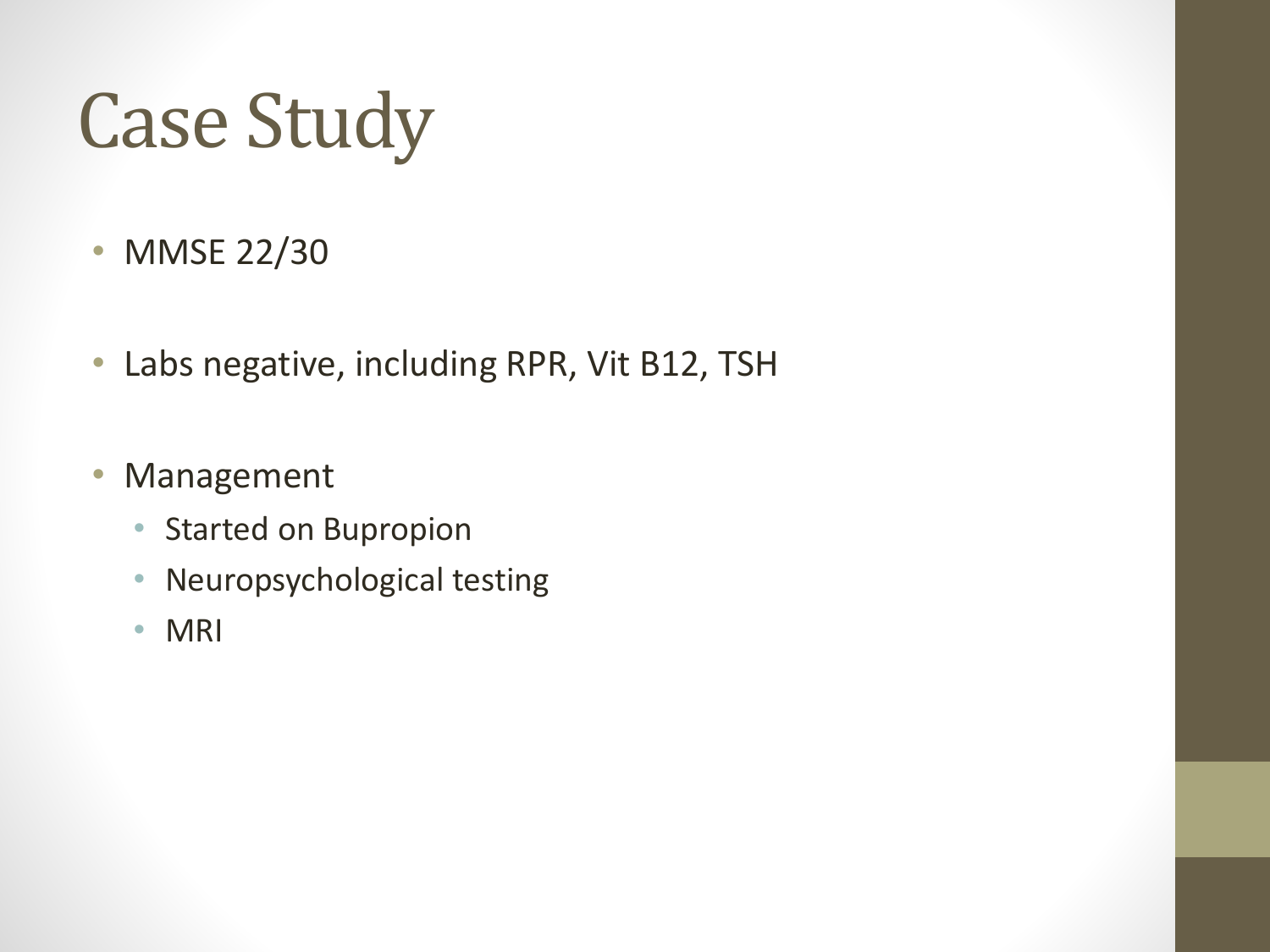# Findings

- Neuropsychological Evaluation
	- cognitive deficits
	- impairments in memory encoding and consolidation,
	- Impairments in verbal fluency, visual construction, attention, verbal reasoning and cognitive flexibility
- Rpt MMSE 18/30
- MRI
	- Generalized atrophy advanced for age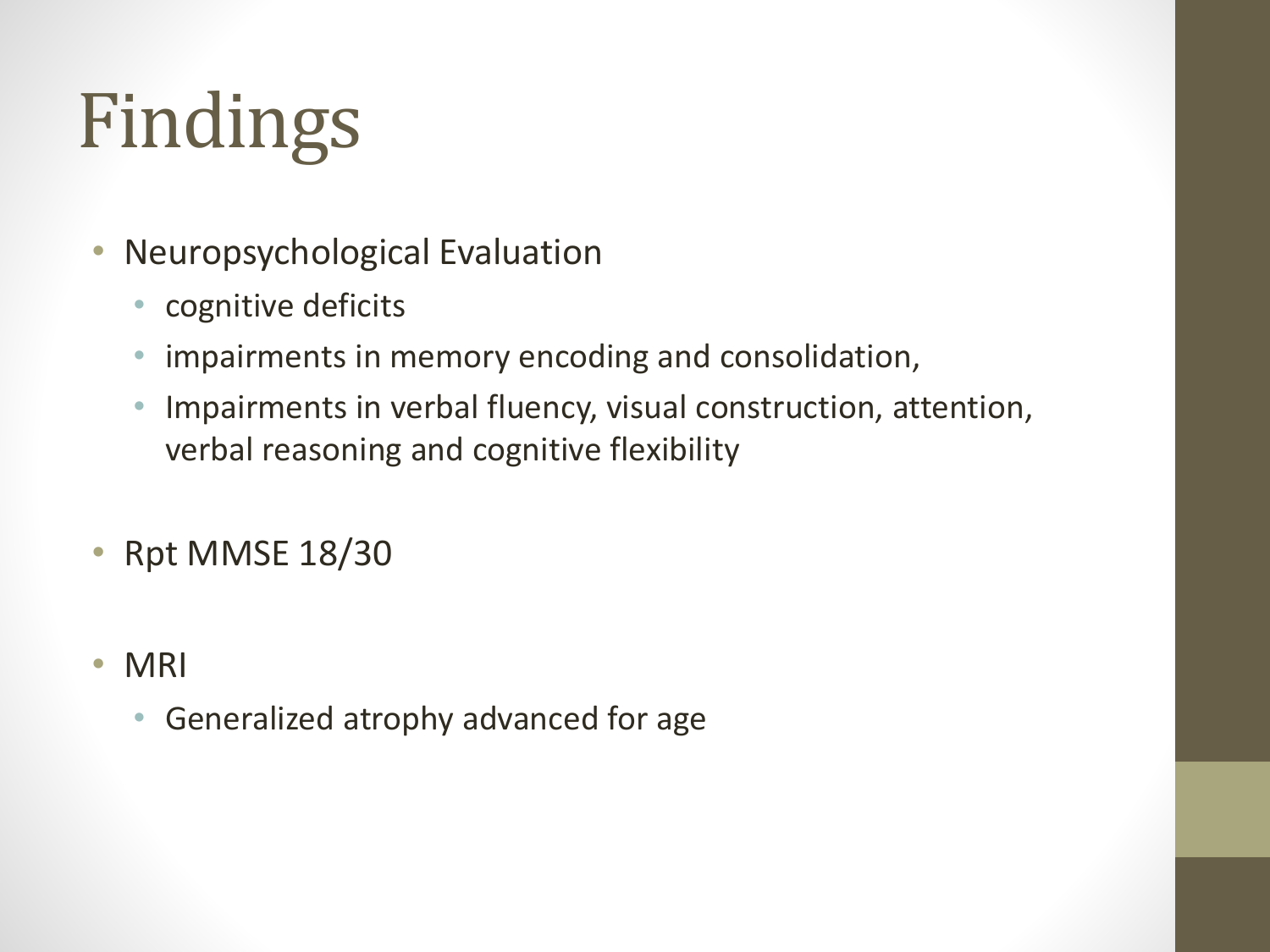# Sxs progression

- Pt initially improved
- Due to worsening sxs 2013
	- Retired
	- Applied for disability
- Depression worsened, sleep disturbances, increased anxiety
	- bupropion was increased
- "Slipped" cognitively
- GDS 6/15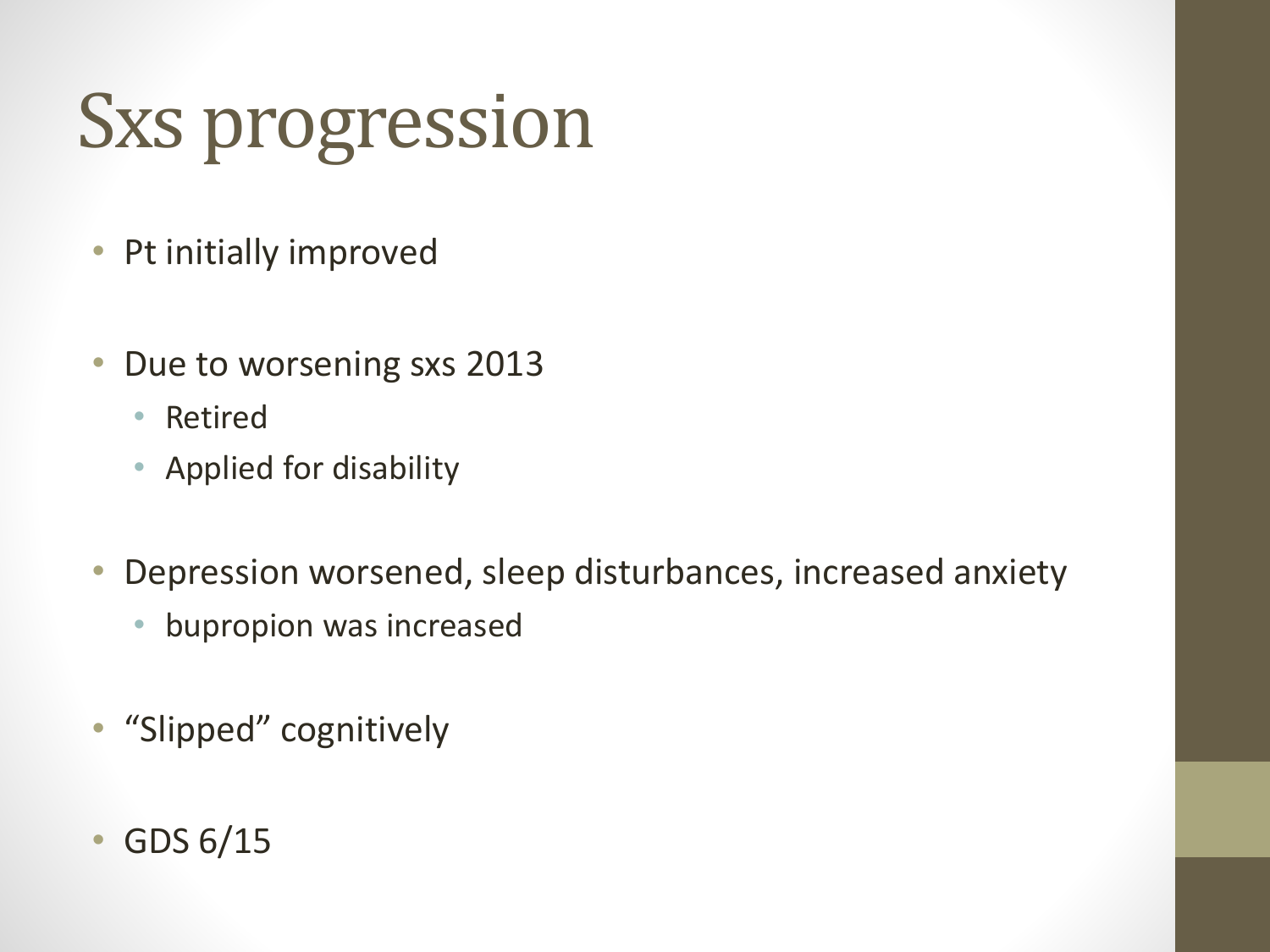## Results

- Oct 2014
	- Pt presented to ED with gun-shot wound to chest suicide attempt
- Biopsy confirmed diagnosis of AD
- Cognitive impaired individual able to plan and execute a successful suicide
- Father committed suicide by gun shot in 1994 after being diagnosed with cancer and losing older son in 1993.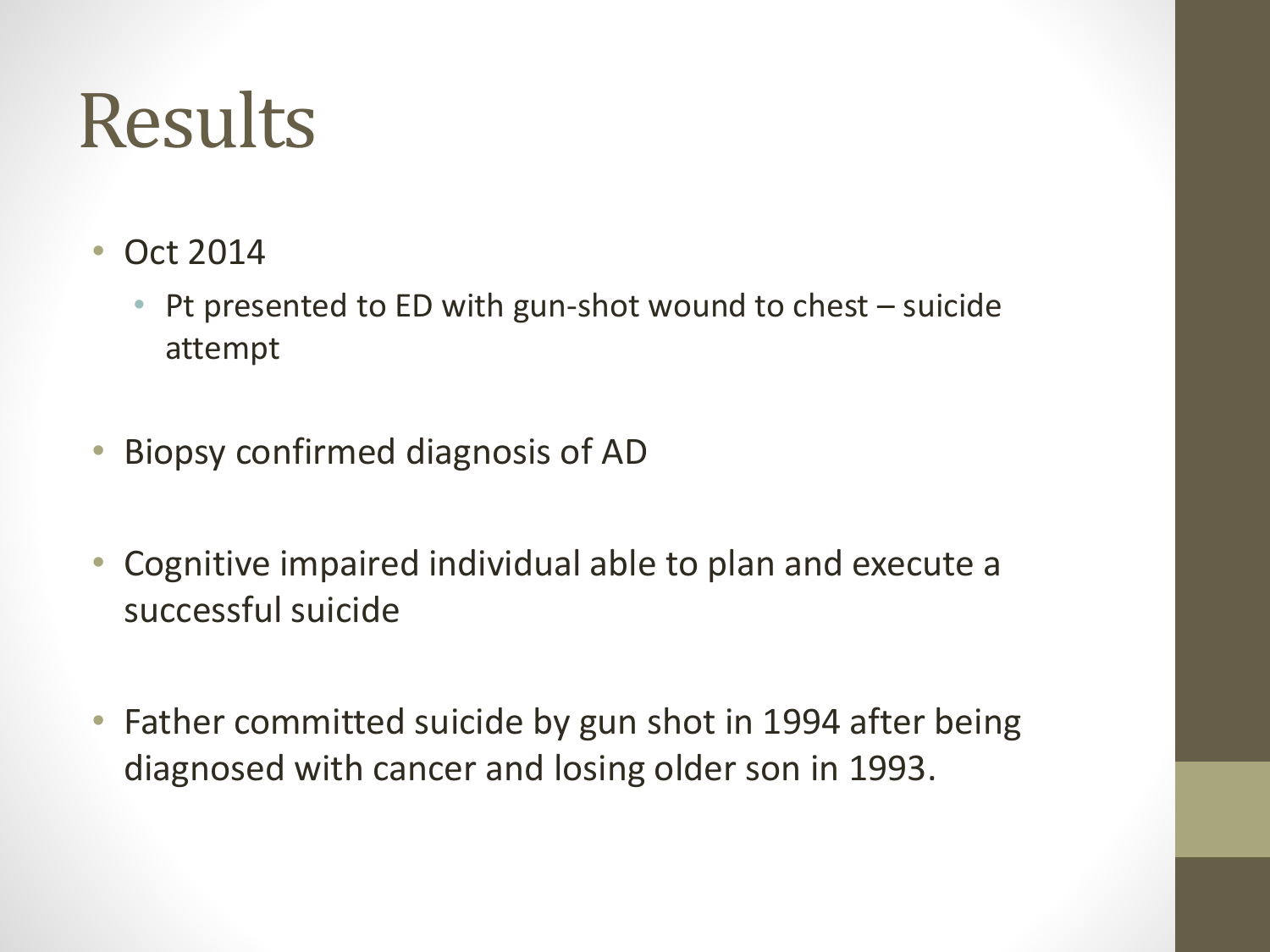### **Discussion**

- Well educated individual
- Relative insight into prognosis
- Well planned purchased new gun after previous guns were removed
- Compensating for cognitive deficits leaving cues
	- Able to hide gun, put ribbon on lock box, mark key and put it in his keychain.
- Higher level of cognitive reserve
	- Education,
	- Occupation,
	- Neural resiliency
	- Ability to compensate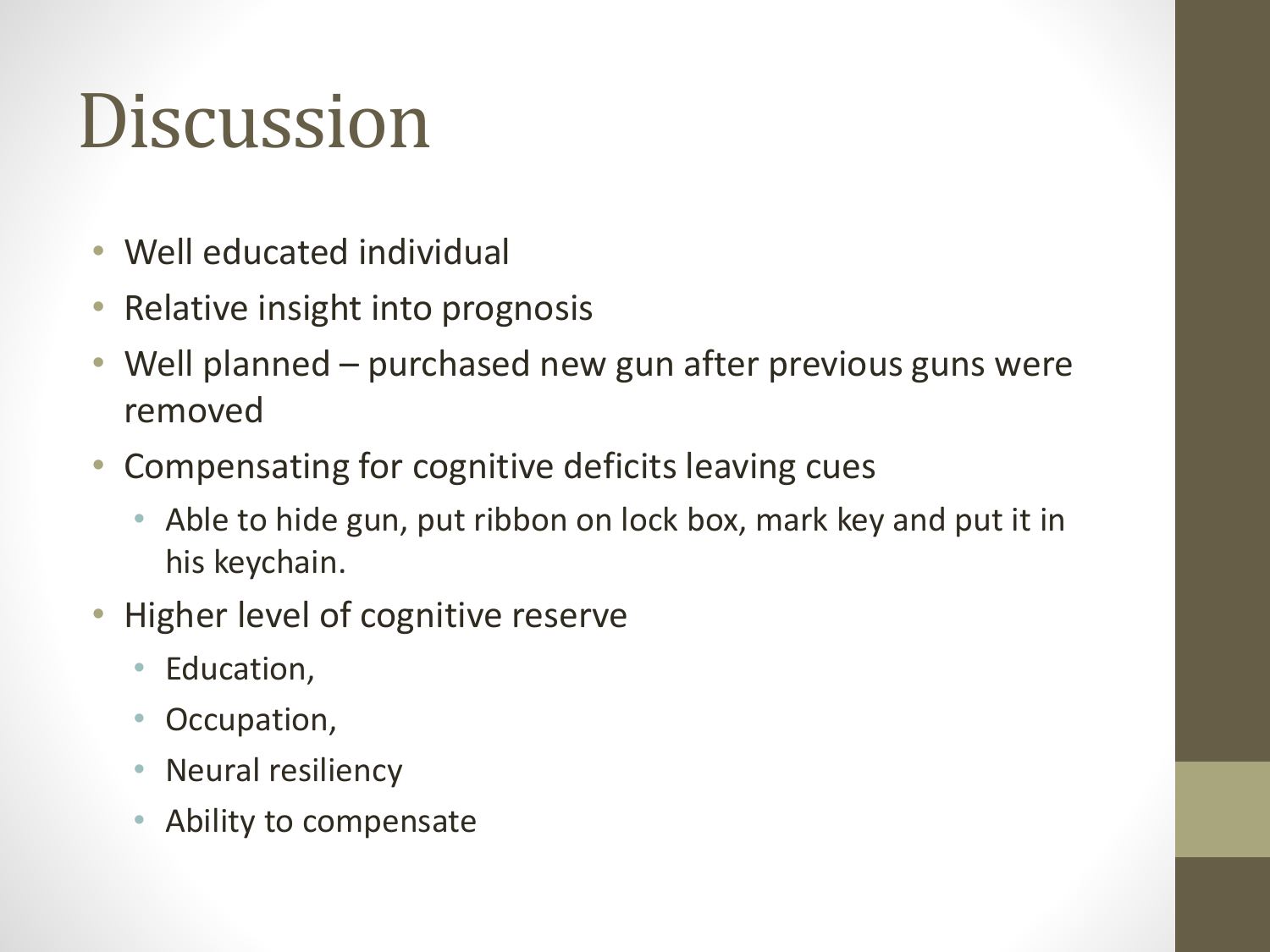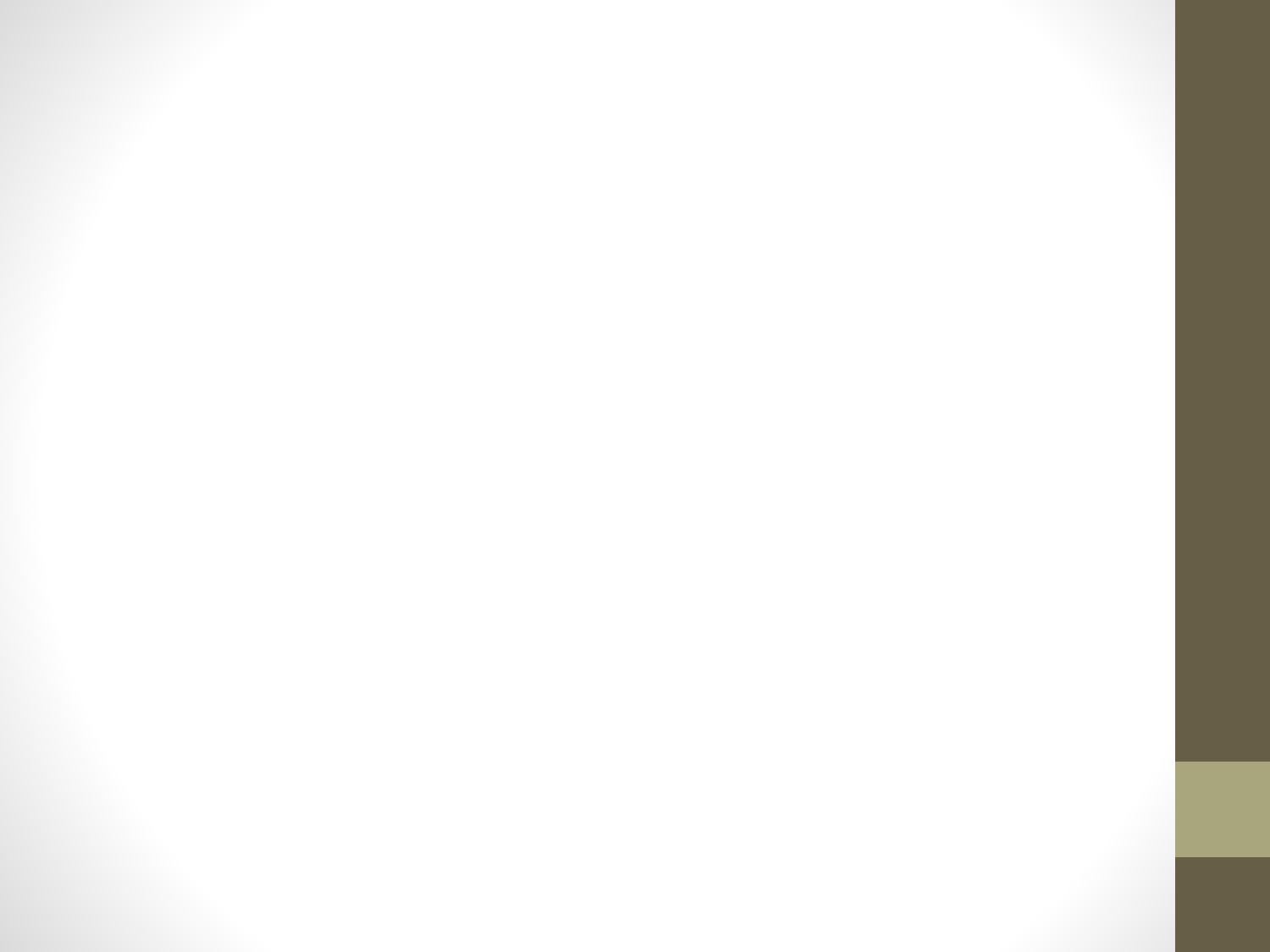#### Major Depression DSM-IV-TR criteria

- Depressed mood or loss of interest or pleasure (one of them must be present)
- Diminished interest
- Appetite changes
- Sleep changes
- Loss of energy or fatigue
- Psychomotor agitation or retardation
- Feelings of worthlessness or excessive or inappropriate guilt
- Diminished concentration
- Suicidal ideations, specific plan, and attempts.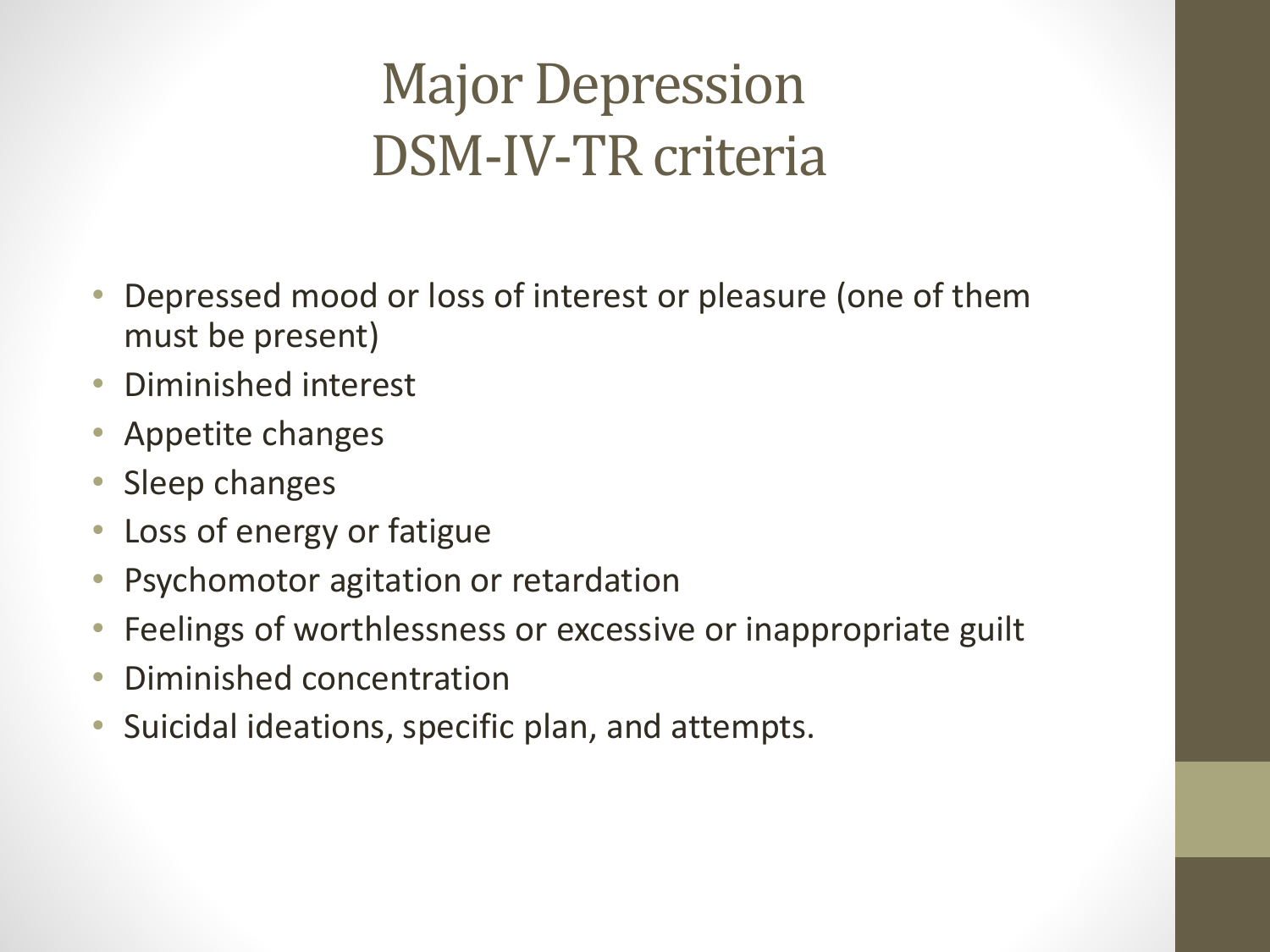#### Dysregulation of the generalized stress response

- Schematic representation of the central neurocircuitry and its altered activity in acute stress and melancholic depression (chronic hyperactivation of the stress system).
- Hyperfunctioning amygdala, hypofunctioning hippocampus and/or hypofunctioning mesocorticolimbic system (MCLS) could be associated with chronic hyperactivation of the PVN CRH-AVP system and predispose to melancholic depression.
- PVN: paraventricular nucleus, CRH: corticotropinreleasing hormone, AVP: arginine vasopressin.
- Stimulation is represented by solid green lines and inhibition by dashed red lines.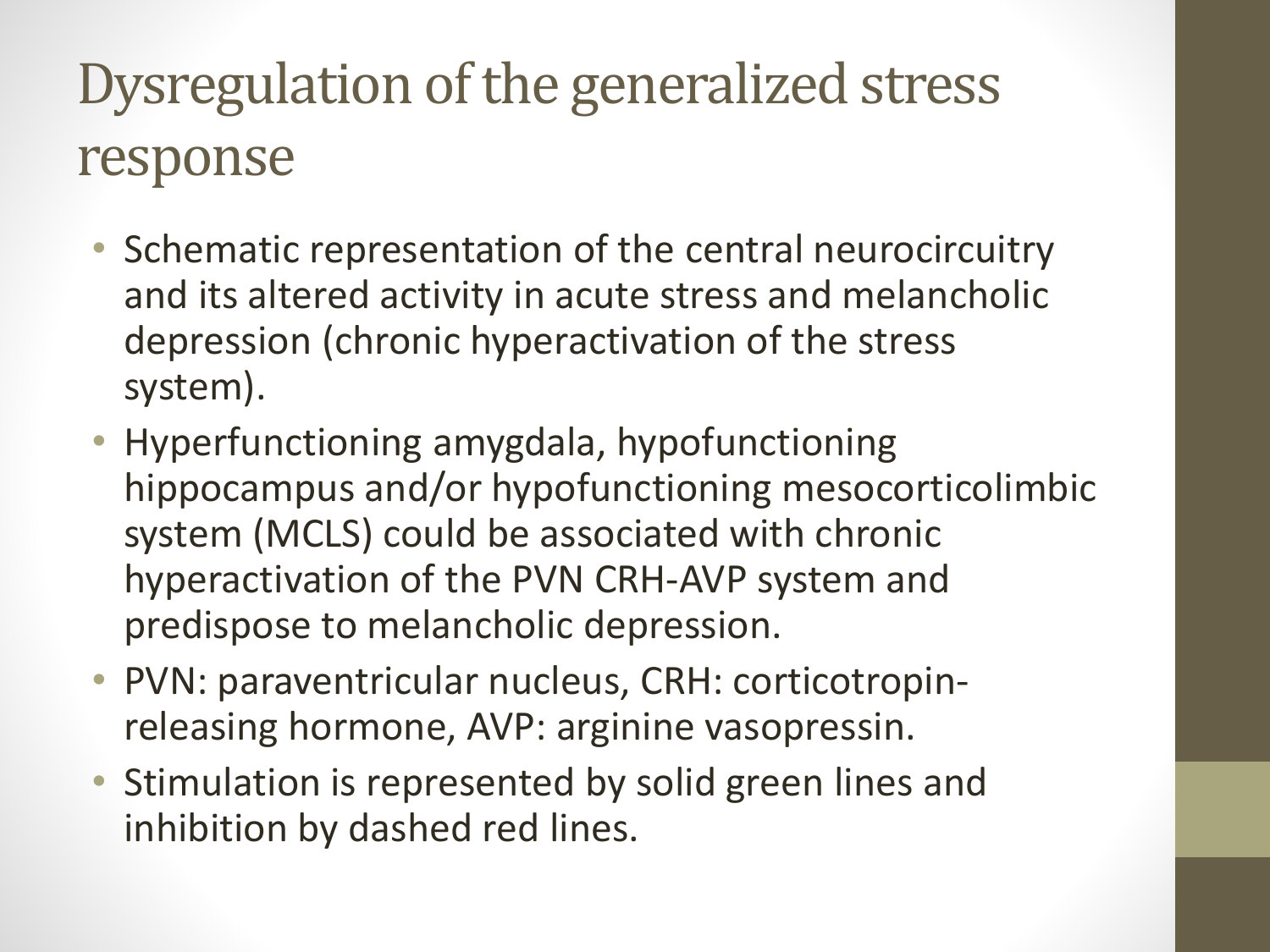#### Treatment

Medication

- Selective Serotonin Receptor Inhibitor
- Monoamine Oxidase Inhibitors
- Tricyclic Antidepressants
- SNRI, SDRI

Therapy

• Supportive, Cognitive Behavior, Psychodynamic

ECT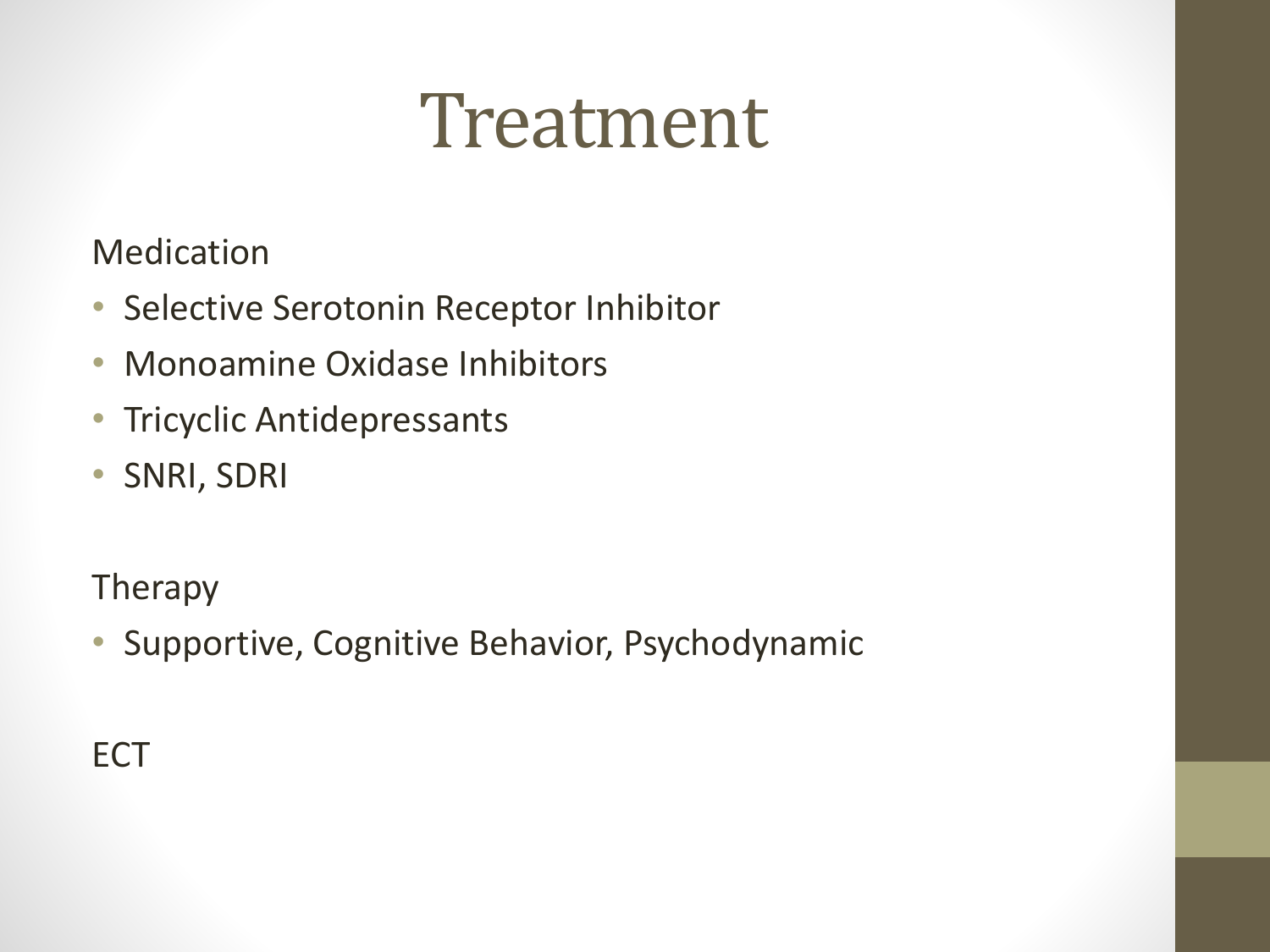### Management

Non-pharmacologic

- The severity of the cognitive impairment in the depression or in the dementia may preclude useful cognitive therapy.
- specific cognitive behavioural therapies, interpersonal psychotherapy and counselling, they have been used with some benefit as part of a comprehensive management of depression and anxiety symptoms in mild dementia.
- Carers and family have a prominent role in supporting these strategies
- [Aust Prescr](https://www.ncbi.nlm.nih.gov/pmc/articles/PMC4674029/). 2015 Dec; 38(6): 209–2011.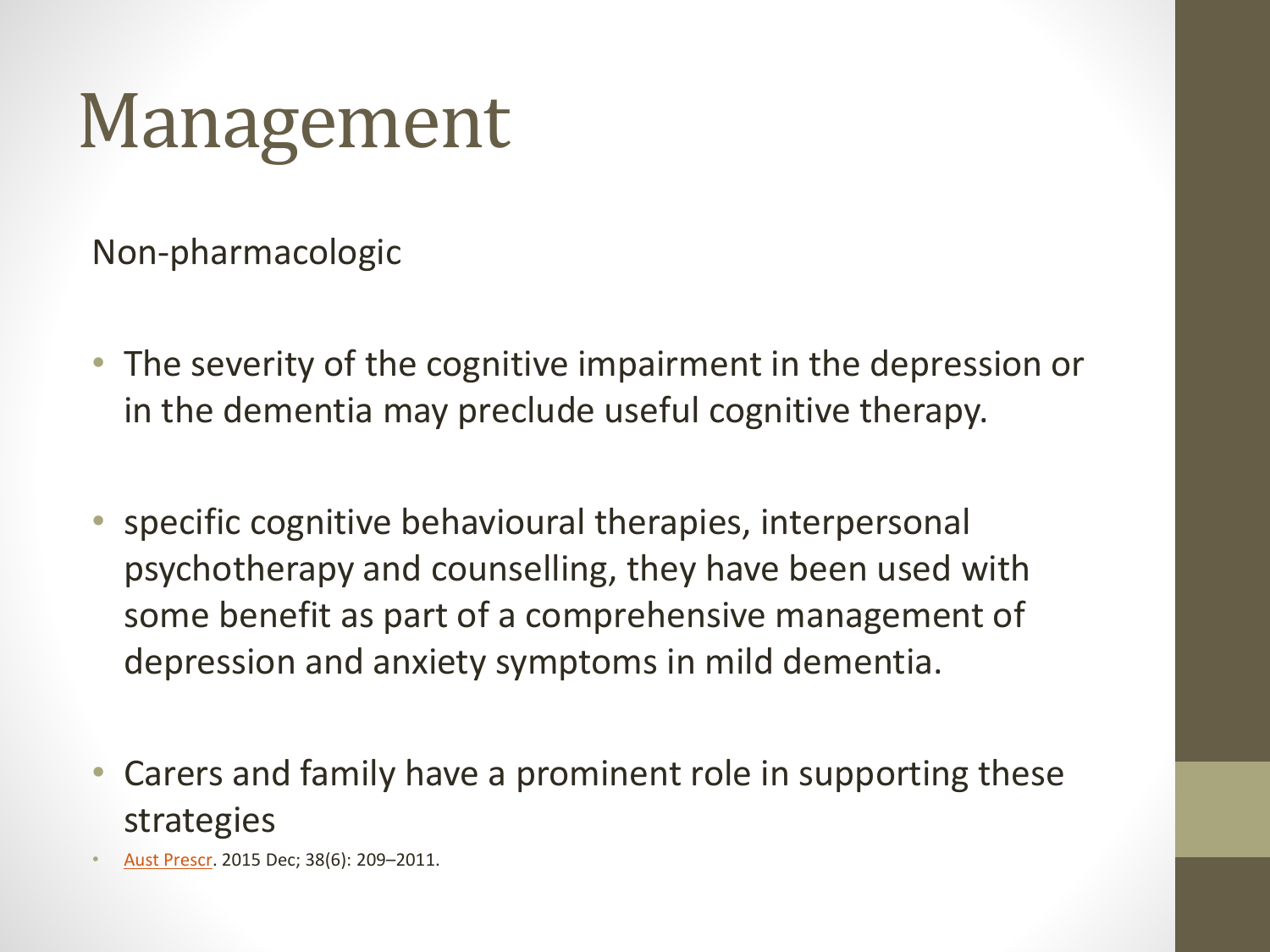## Psychotherapy

- Home delivered Problem Adaptation Therapy is more effective in reducing depression in older adults with major depression and dementia.
- Supportive Therapy-Cognitive Impairment is less effective.
- Antidepressants have limited efficacy.
- Home-delivered psychosocial treatments may reduce suicidal ideation in this population.

• [Journal of Alzheimer's Disease](https://content.iospress.com/journals/journal-of-alzheimers-disease), vol. 48, no. 2, pp. 453-462, 2015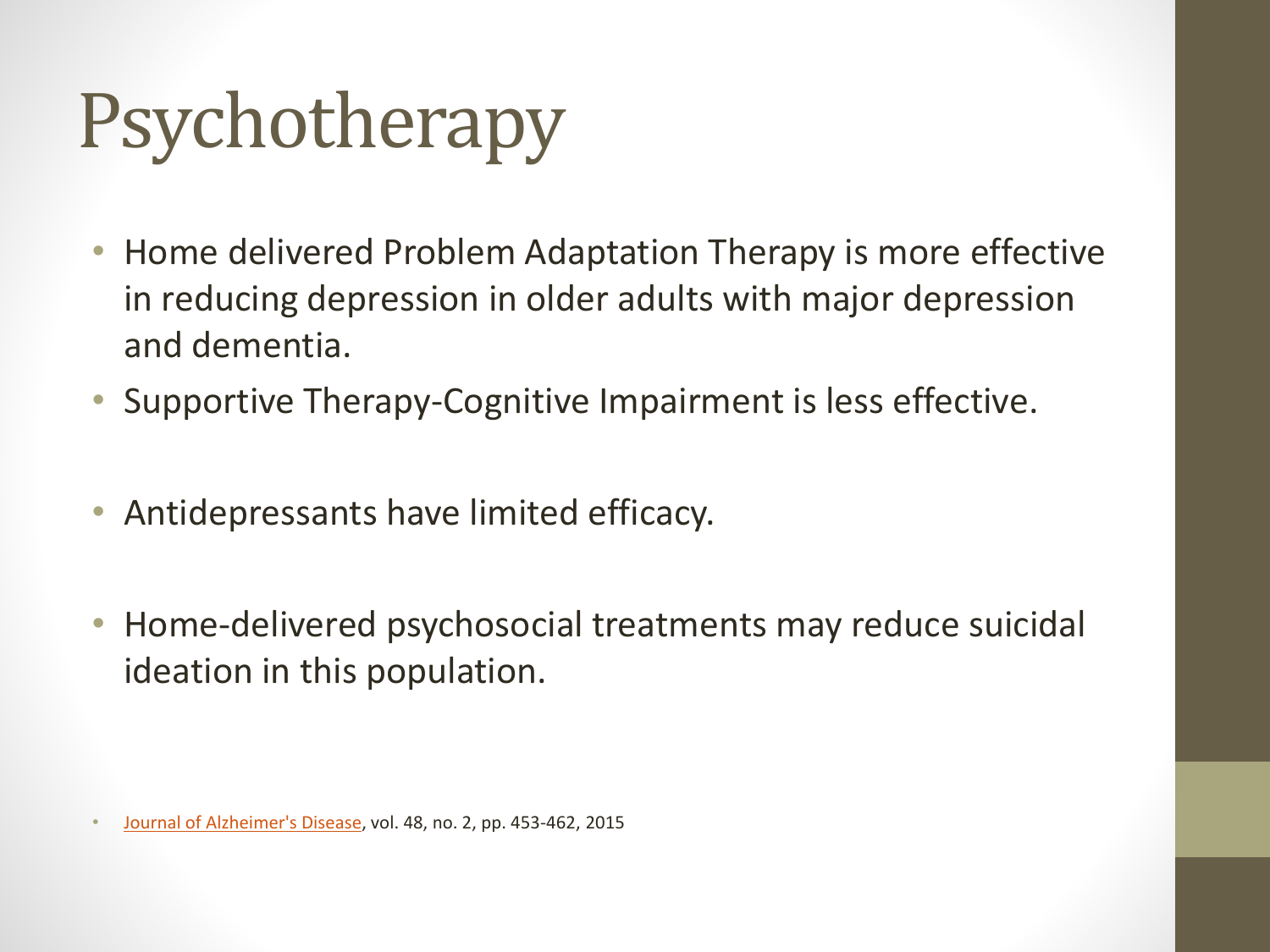## Therapies

- *Behavior Therapy-Pleasant Events (BT-PE).* 
	- teach caregivers behavioral strategies for improving patient depression
		- increasing pleasant events
		- using behavioral problem-solving strategies
		- Alter the contingencies that relate to depression and associated behavior problems.
- *Behavior Therapy-Problem-solving (BT-PS).* 
	- Allowing caregivers more input into the content and flow of treatment.
		- problem-solving situations of concern
		- education, advice, and support to caregivers.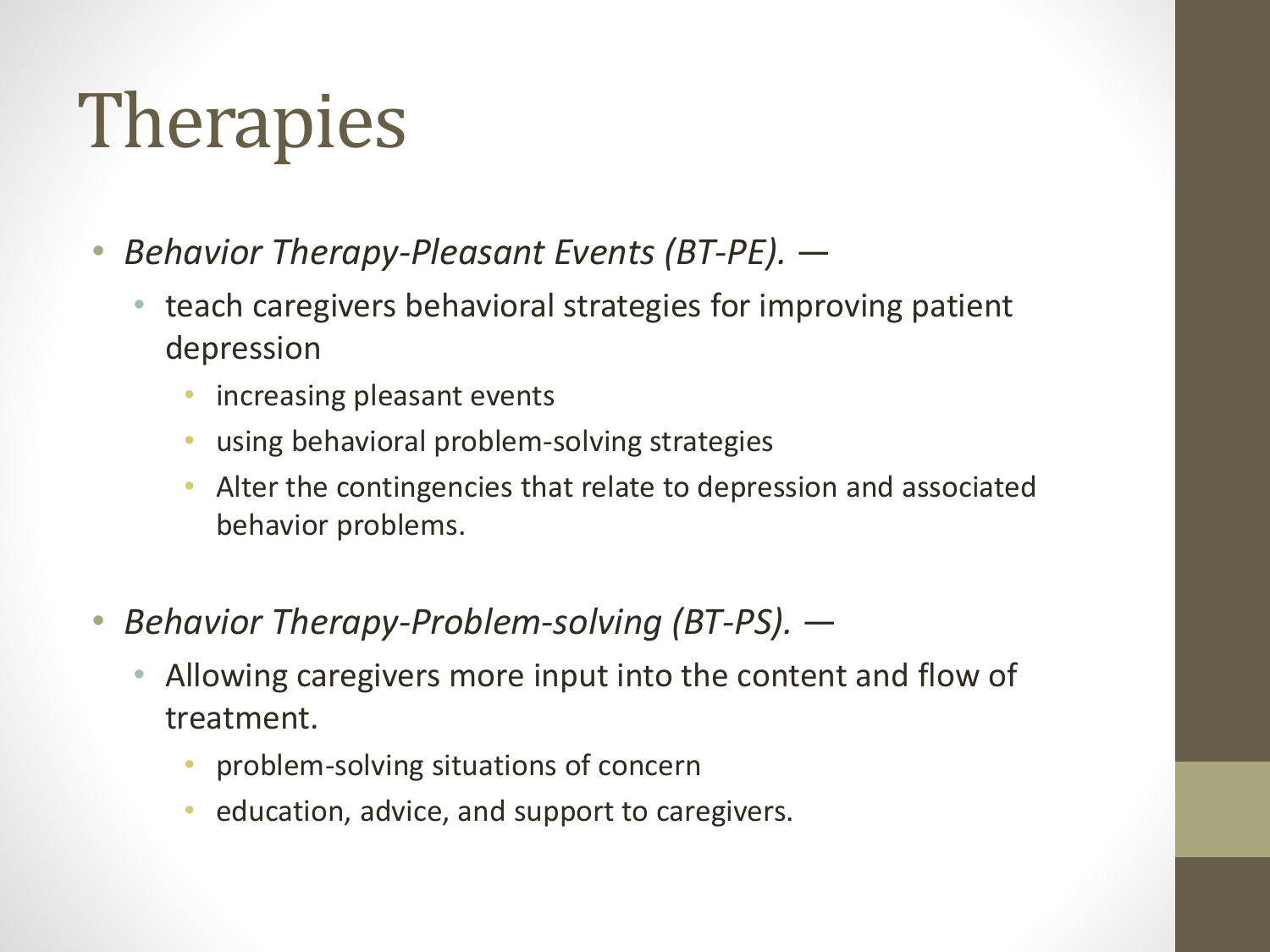# **Therapies**

- 60 minute session
- 9 session one per week
- Provide The Pleasant Events Schedule
- Goal- Identifying and Confronting behavioral disturbances that interfered with engaging in pleasant activities.
	- observing antecedents
	- consequences of these difficulties, and
	- devising problem-solving strategies for modifying problem behaviors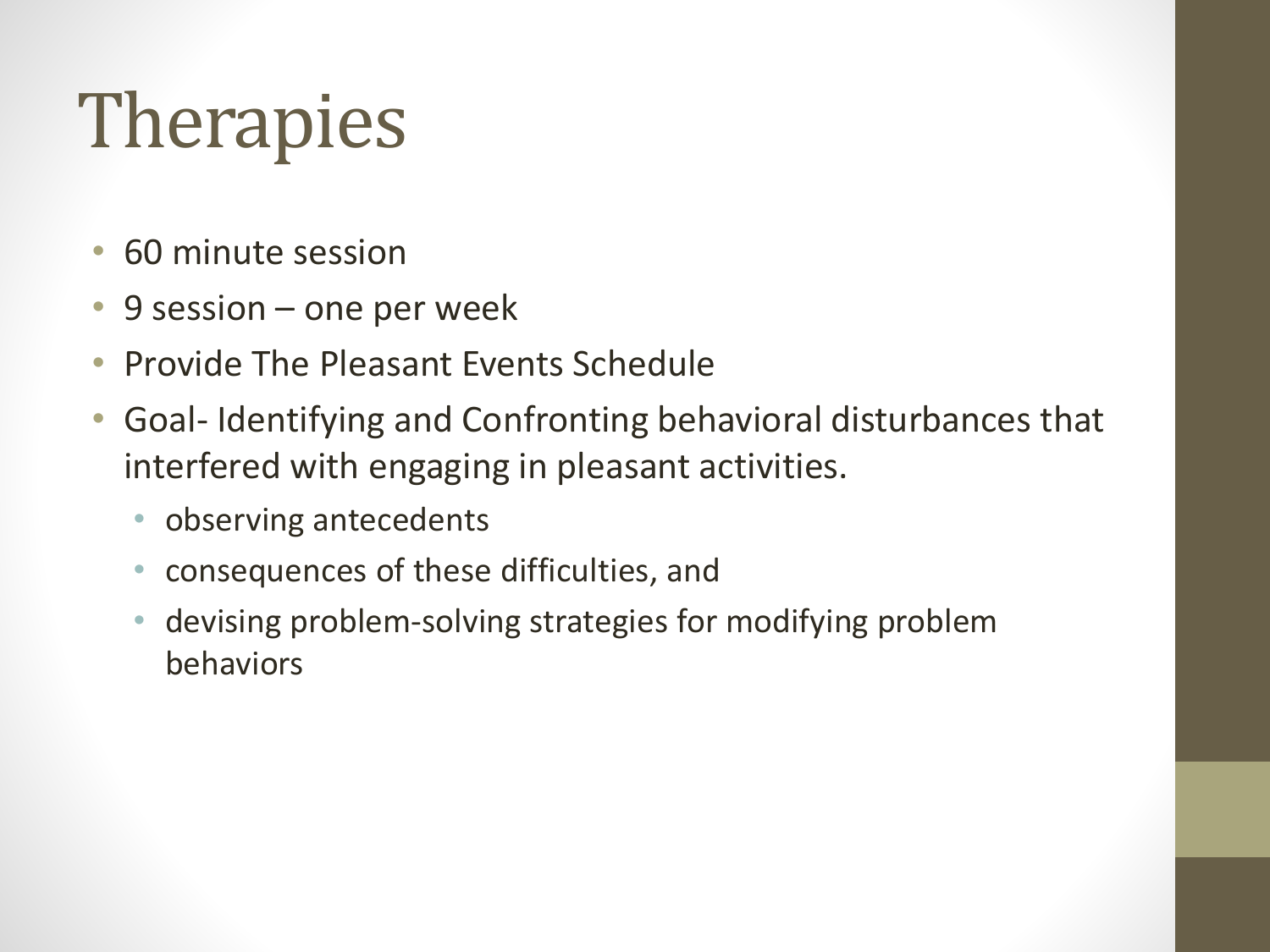# Therapy Results

- Patients and caregivers receiving behavioral treatment improved significantly
- Patients with major depressive disorder were most likely to benefit from treatment
- Pre- dominantly dementia-related symptoms, such as difficulty concentrating, were less likely to show improvement.
- Importance of realistic expectations when treating these patients.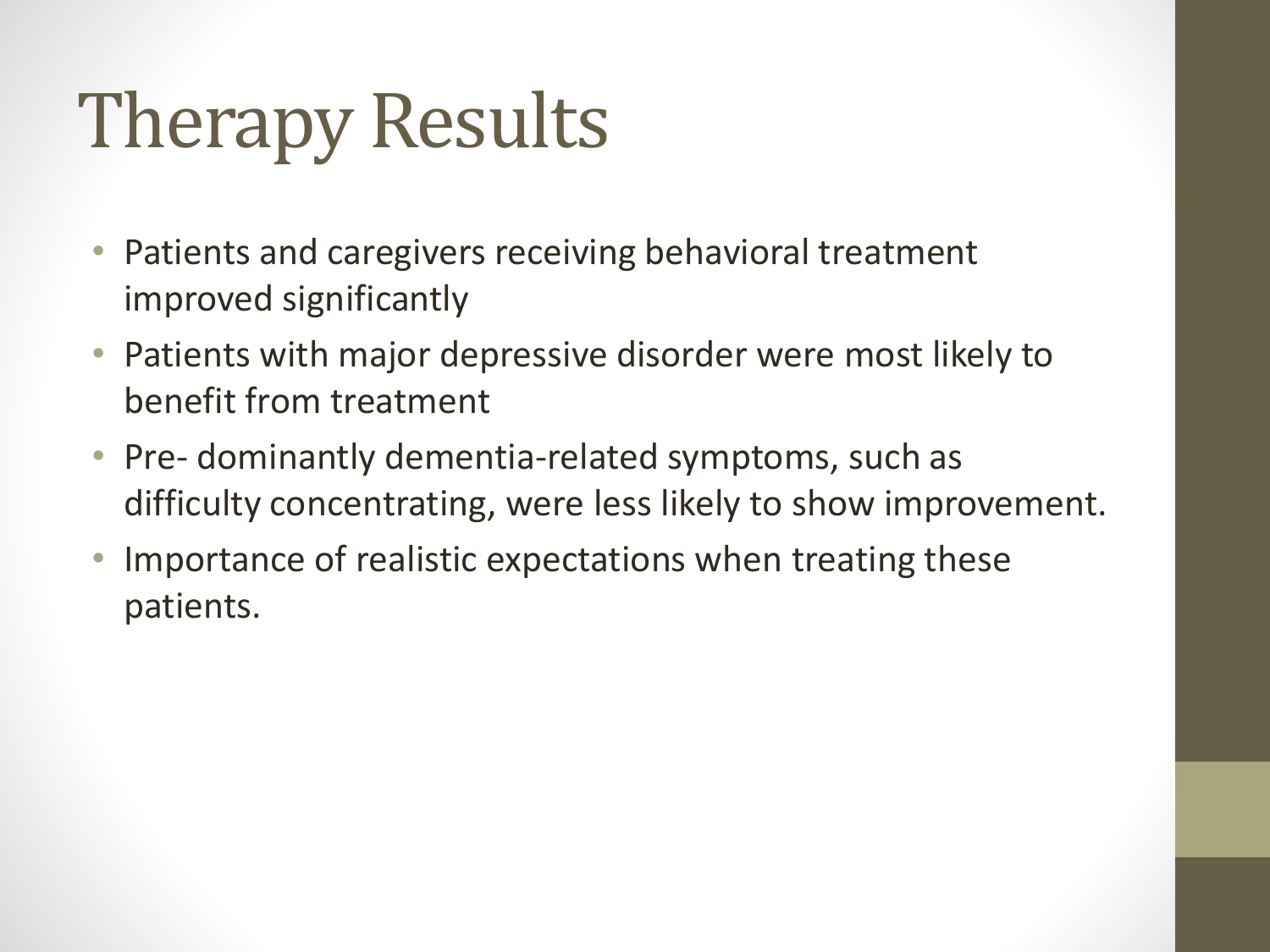## Conclusion

- considerable overlap between dementia and depression symptomatology.
- unrealistic to expect any depression intervention, whether pharmacological or nonpharmacological, to successfully impact symptoms that are entirely caused by a progressive dementia, such as AD
- Incorporating components such as patient and caregiver health status and family and social support
- Expanding duration and content of treatment
- Combining Non-Pharmacologic and Pharmacologic treatment modalities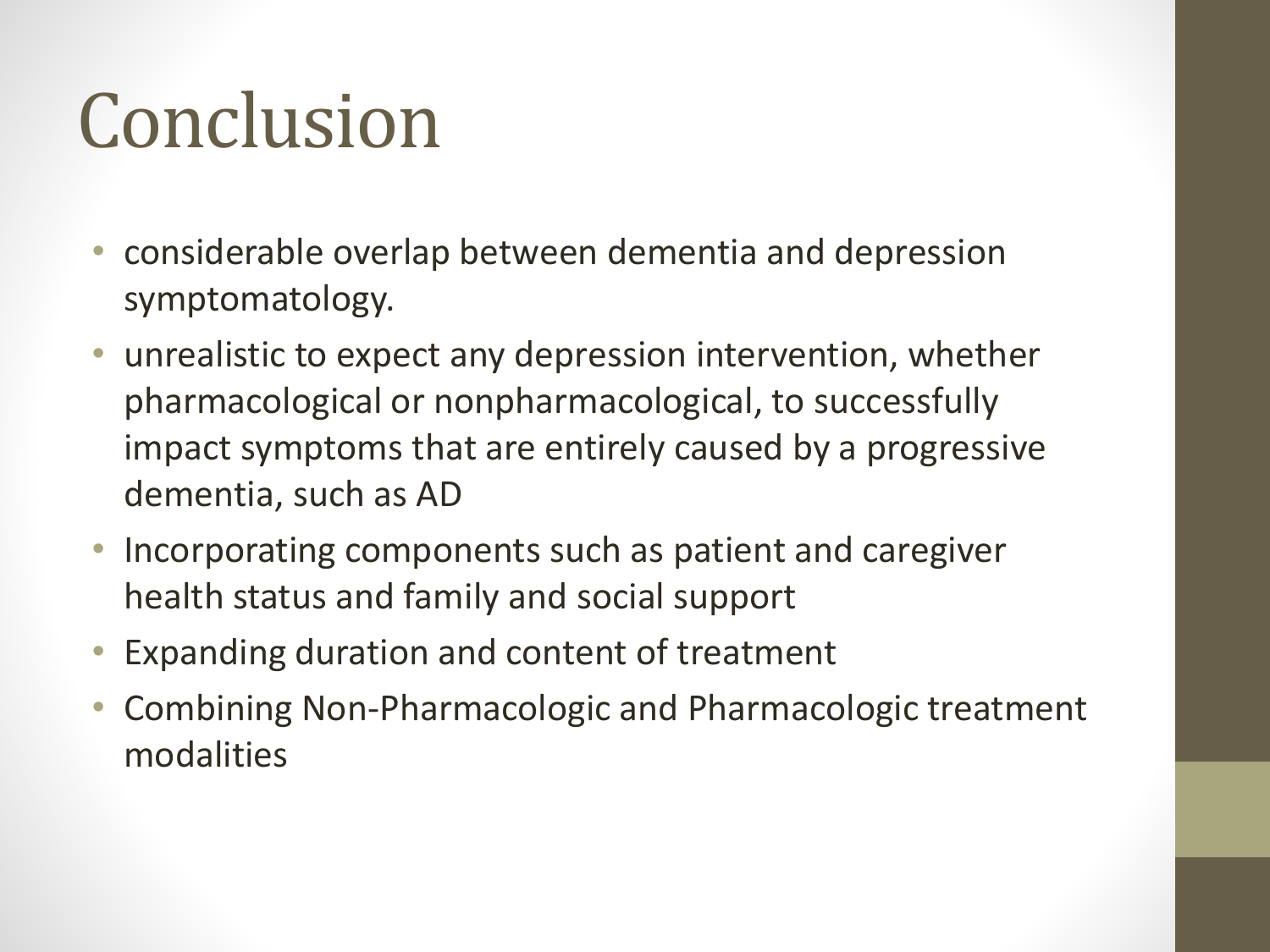## Pharmacologic Management

- antidepressants should generally be reserved for individuals with depression where the symptoms are distressing and surpass the threshold for major depression. Acetylcholinesterase inhibitors and memantine are effective in the symptomatic treatment of Alzheimer's disease but current evidence does not support their use to treat depressive symptoms in dementia.
- Pain can be a frequent problem in dementia and may have significant effects on behavior and mood.
- Adequate analgesia plays a role in improving mood.

<sup>•</sup> [Drugs & Aging](https://link.springer.com/journal/40266) February 2017, Volume 34, [Issue](https://link.springer.com/journal/40266/34/2/page/1) 2, pp 89–95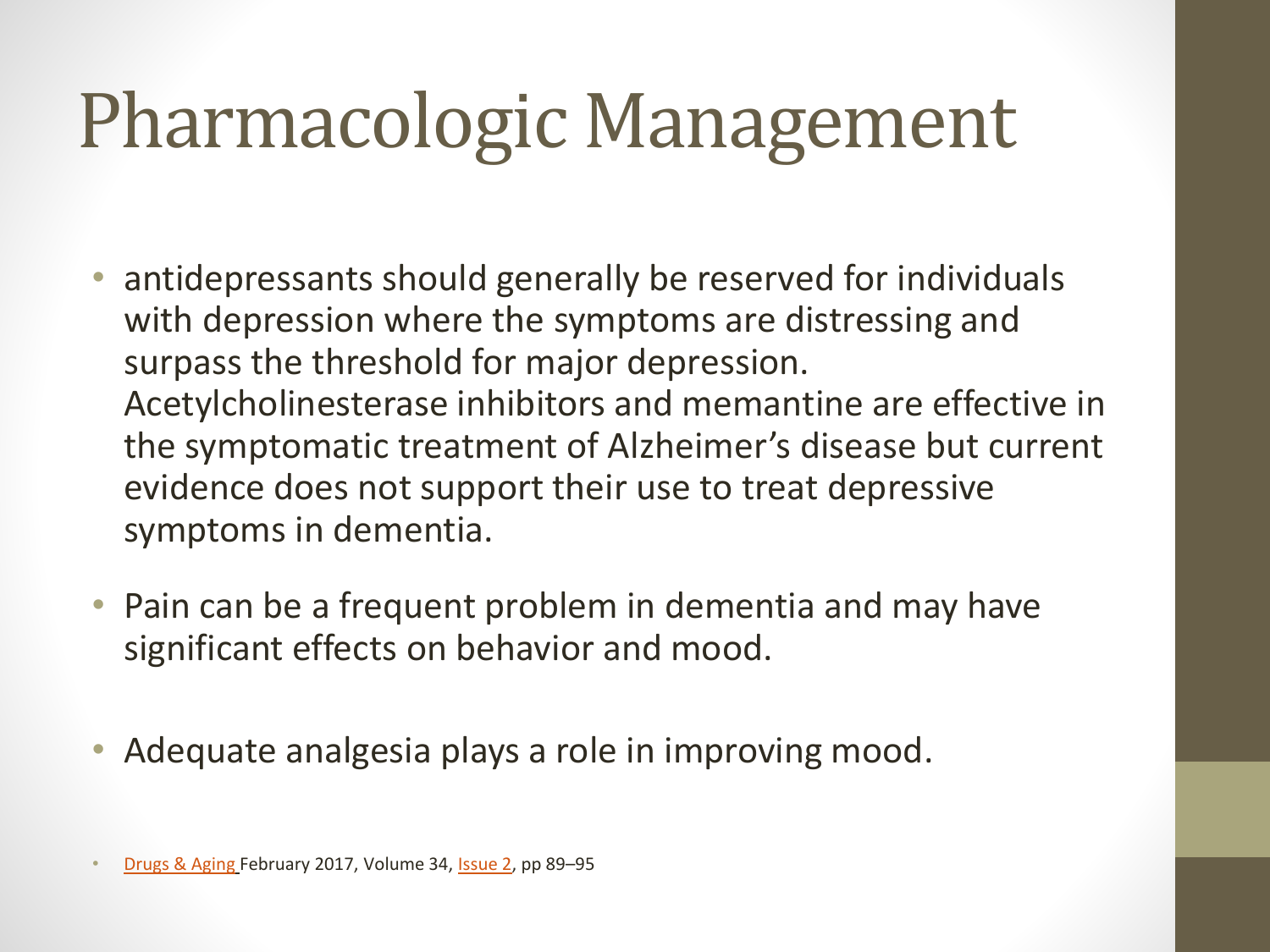## Management

Pharmacologic

- SSRI preferred as first line
- Treatment at least for 4-6 weeks
- Explain Black box warning
- Assoc. with Serotonin Syndrome
- Need to be aware of interactions
- Concern about side effects, hyponatremia
- Can take longer in older patients for effect
- Decreased receptors density in older patients.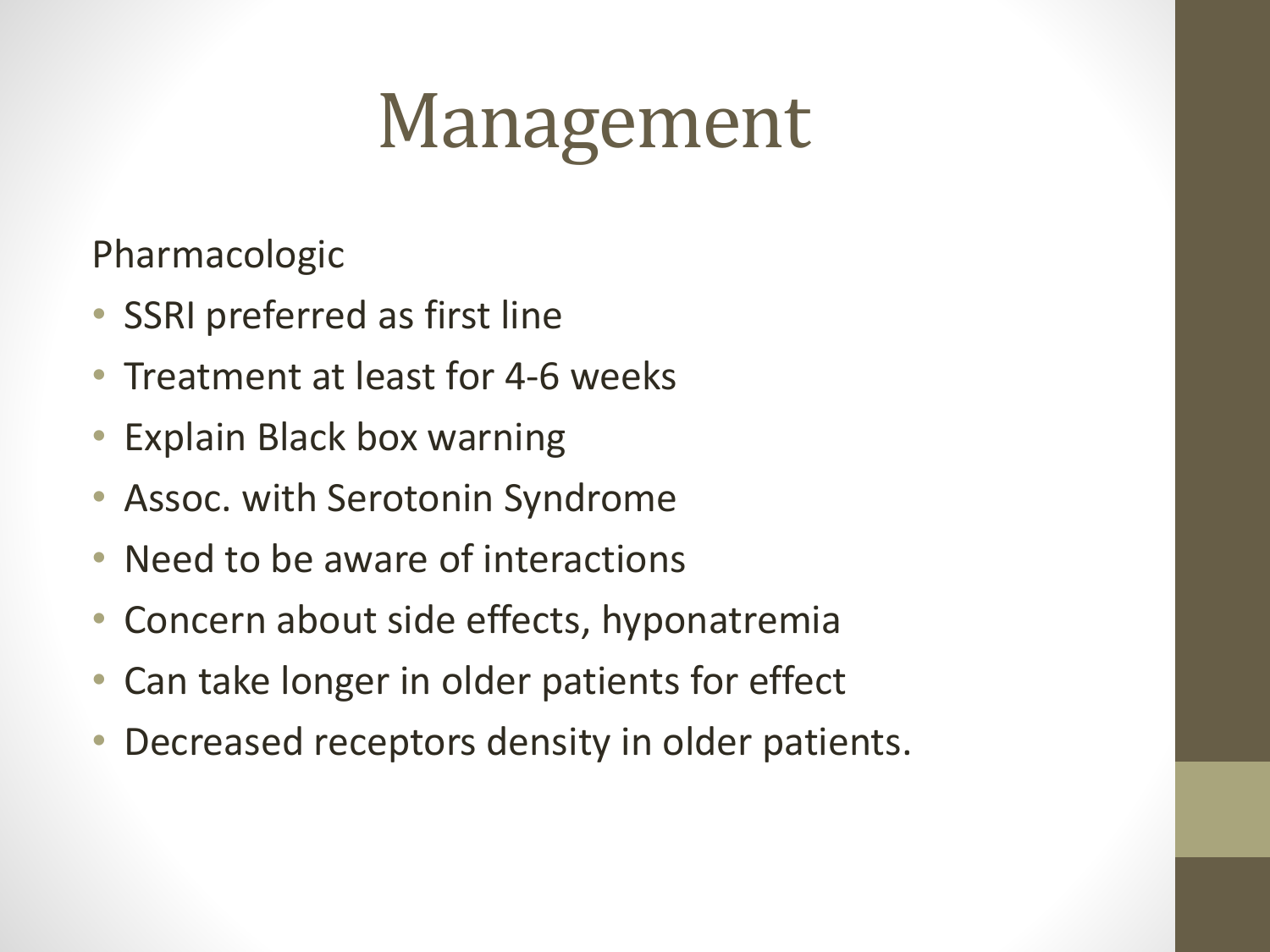## Prospect Study

- Drugs simpler to administer are preferred
- Nortyptiline serial EKGs
- MAOI special diet
- Tolerability is preferred over efficacy for eg. in the case of bupropion over lithium for augmentation.
- Goal is to target different receptors with each medication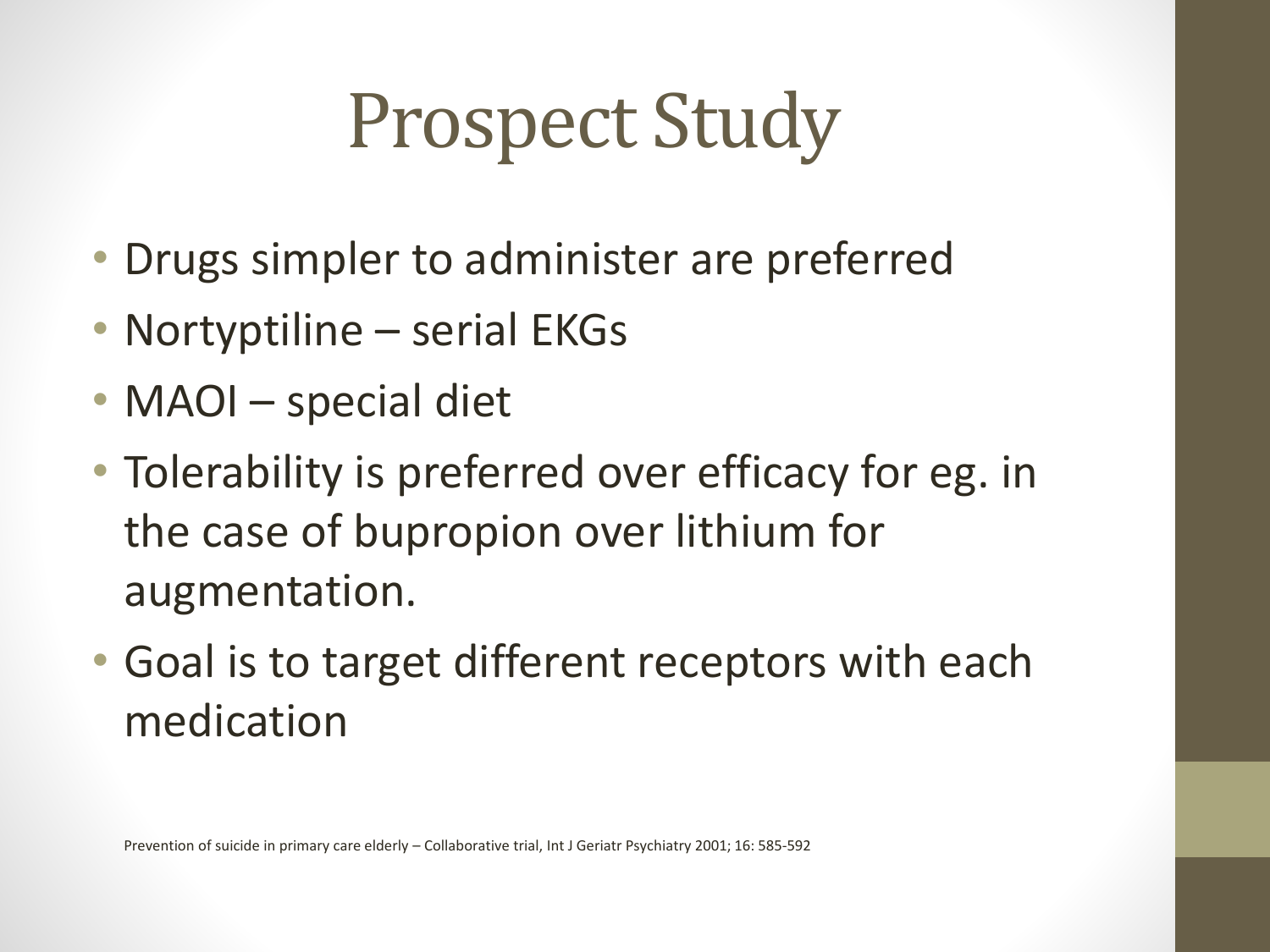## Drug Interactions

- HCTZ and Lithium
- Prozac and Hydrocodone
- Celexa and Zithromax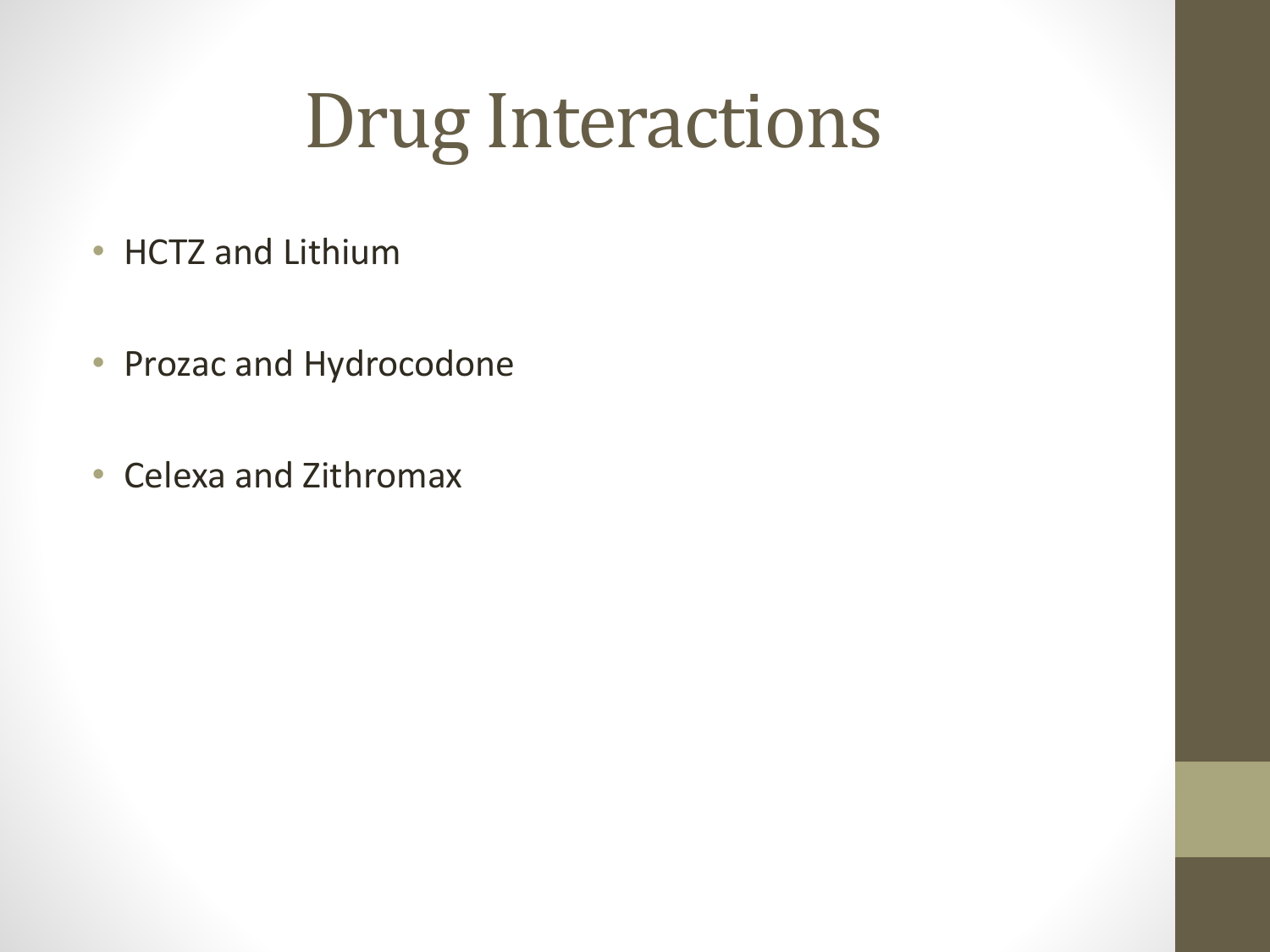## Prospect Study

- Older depressed pts. Presented with somatic symptoms like dizziness, headaches, stomach complaints, tremulousness, pain
- Discontinuation rates in randomized trials are about onethird lower with SSRIs than with TCAs (Scheider 1996)
- SSRI lack significant anticholinergic and cardiac toxicity
- Combination treatment preferred and better response both IPT and pharmacotherapy.

Prevention of suicide in primary care elderly – Collaborative trial, Int J Geriatr Psychiatry 2001; 16: 560-569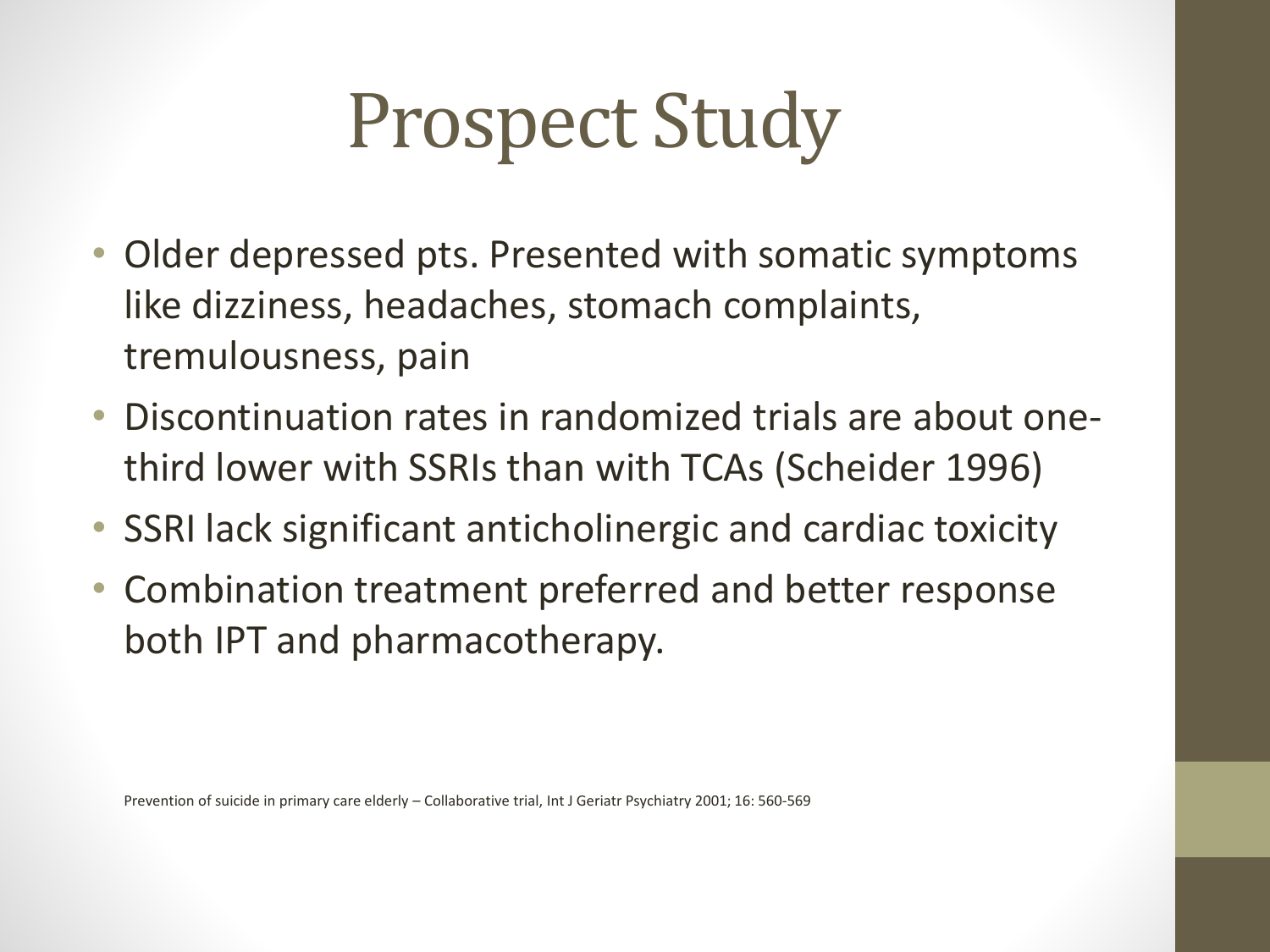### Prospect Study

- Medical burden can lead to increased rate of depression and risk of suicide
- Depression can adversely affect the prognosis of comorbid medical illness
- Disability can lead to increased risk of first-onset depression in elderly
- Two-fold increased risk of future dementia in pts with depression

Prevention of suicide in primary care elderly – Collaborative trial, Int J Geriatr Psychiatry 2001; 16: 560-569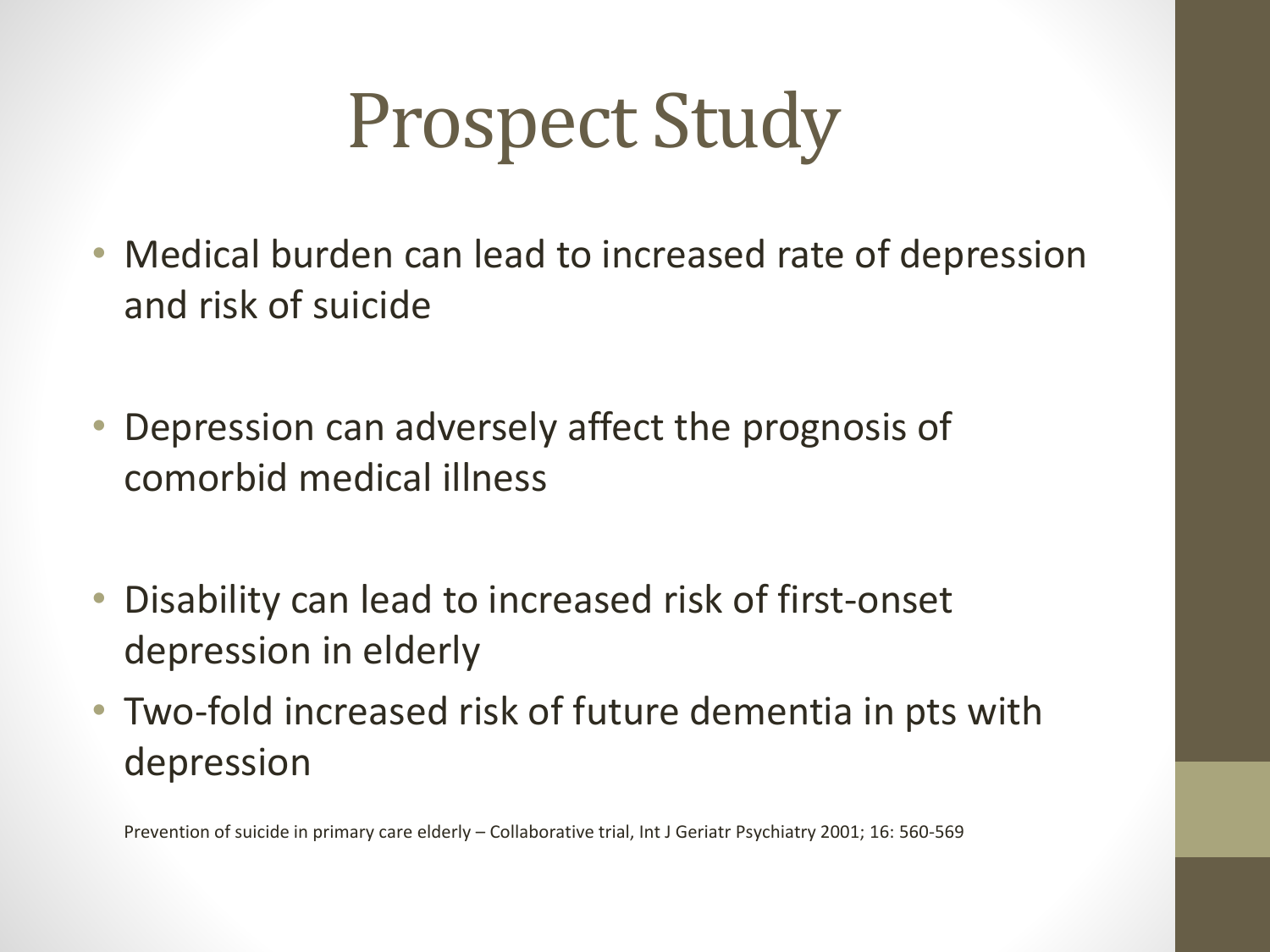### Stroke & Depression

- Post stroke cognitive complaints are prominently related to subclinical depressive symptomatology
- In non-stroke samples cognitive complaints are more related to depression than to objective cognitive performance
- Complex interplay between post-stroke cognitive complaints, cognitive impairment, and depressive symptoms and CVA lesions.
- Important in clinical practice to pay attention to lacunar stroke pts with subclinical depressive symptoms.

Yun et al, Int J Geriatr Psychiatry 2011; 26: 1144-1151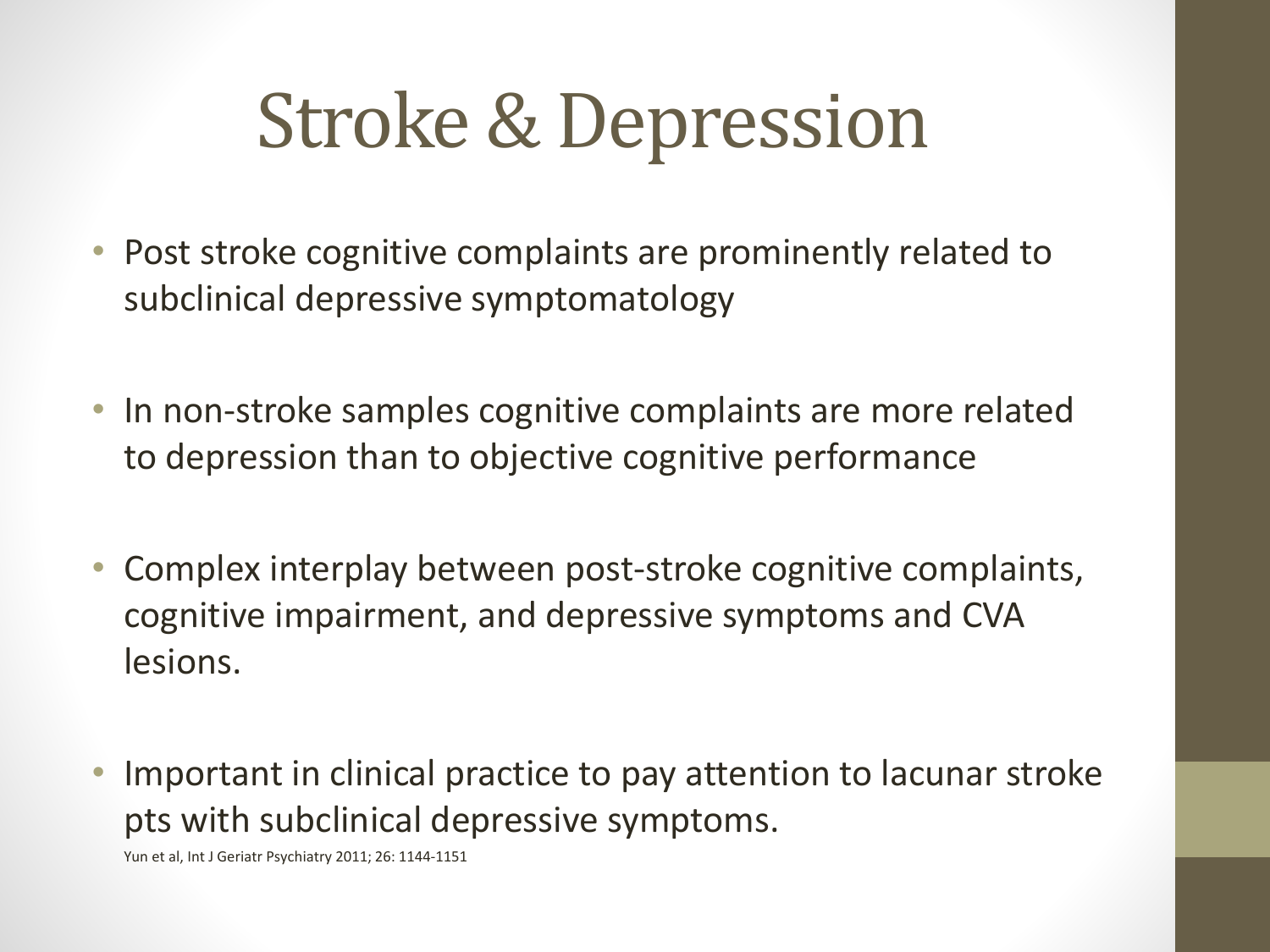Percentage of Medicare Beneficiaries Age 65+ With Alzheimer's Disease and Other Dementias who had specified Coexisting Medical Conditions, 1999

Coexisting Condition & Percentage With Alzheimer's or Other Dementias and the Coexisting Condition

- Hypertension 60%
- Coronary heart disease 30%
- Congestive heart failure 28%
- Osteoarthritis 26%
- Diabetes 21%
- Peripheral vascular disease 19%
- COPD 17%
- Thyroid disease 16%
- Stroke late effects 10%

<sup>•</sup> Source: Bynum, JPW; Rabins, PV; Weller, W; Niefeld, M; Anderson, GF; and Wu, AW. "The relationship between a dementia diagnosis, chronic illness, Medicare expenditures and hospital use." *Journal of the American Geriatrics Society* 2004;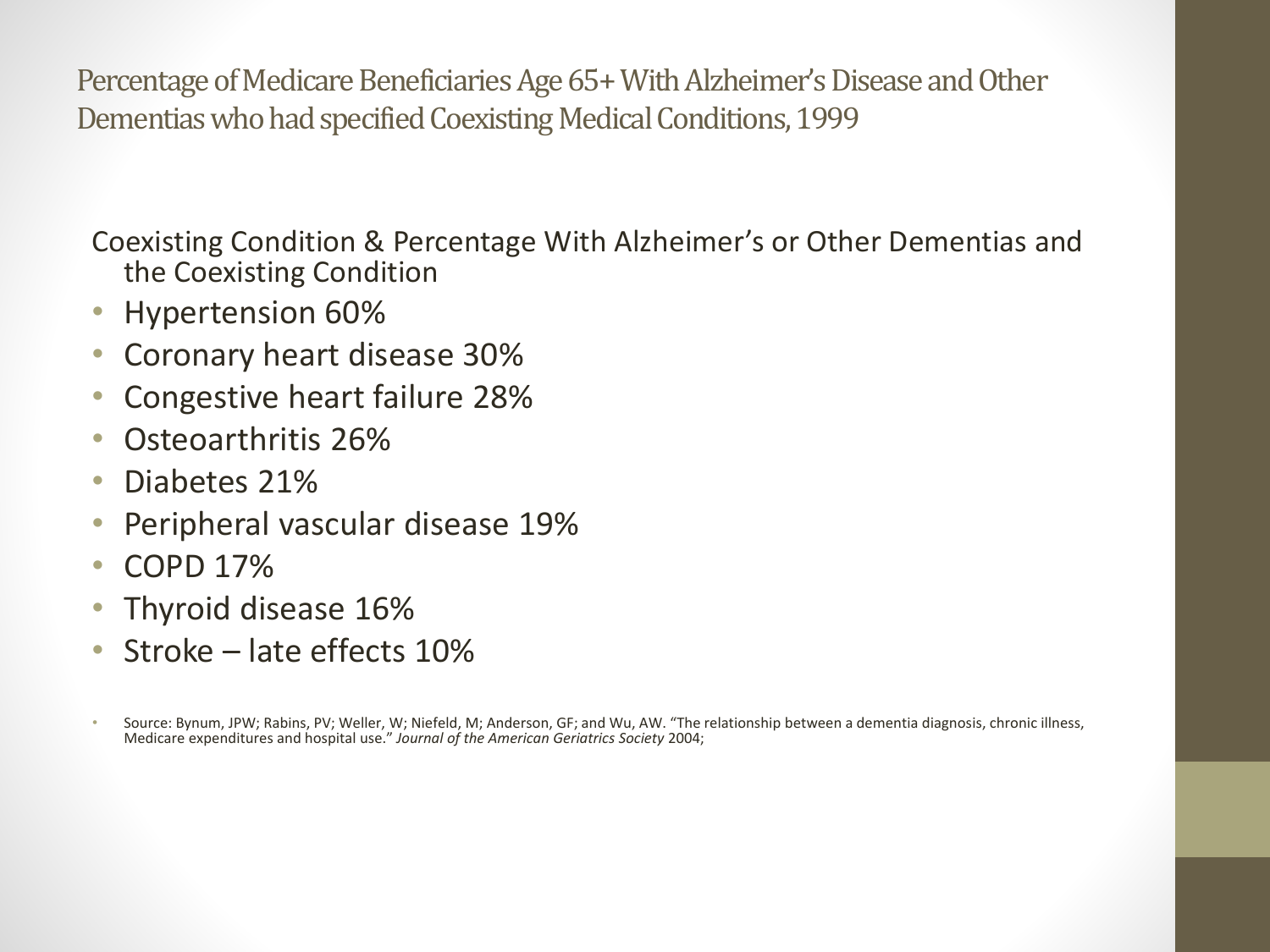- Wide ranging impact of depression
- Need to assess for
	- suicidality,
	- hopelessness,
	- substance abuse,
	- anxiety,
	- cognitive functioning,
	- medical comorbidity,
	- functional limitation,
	- social support,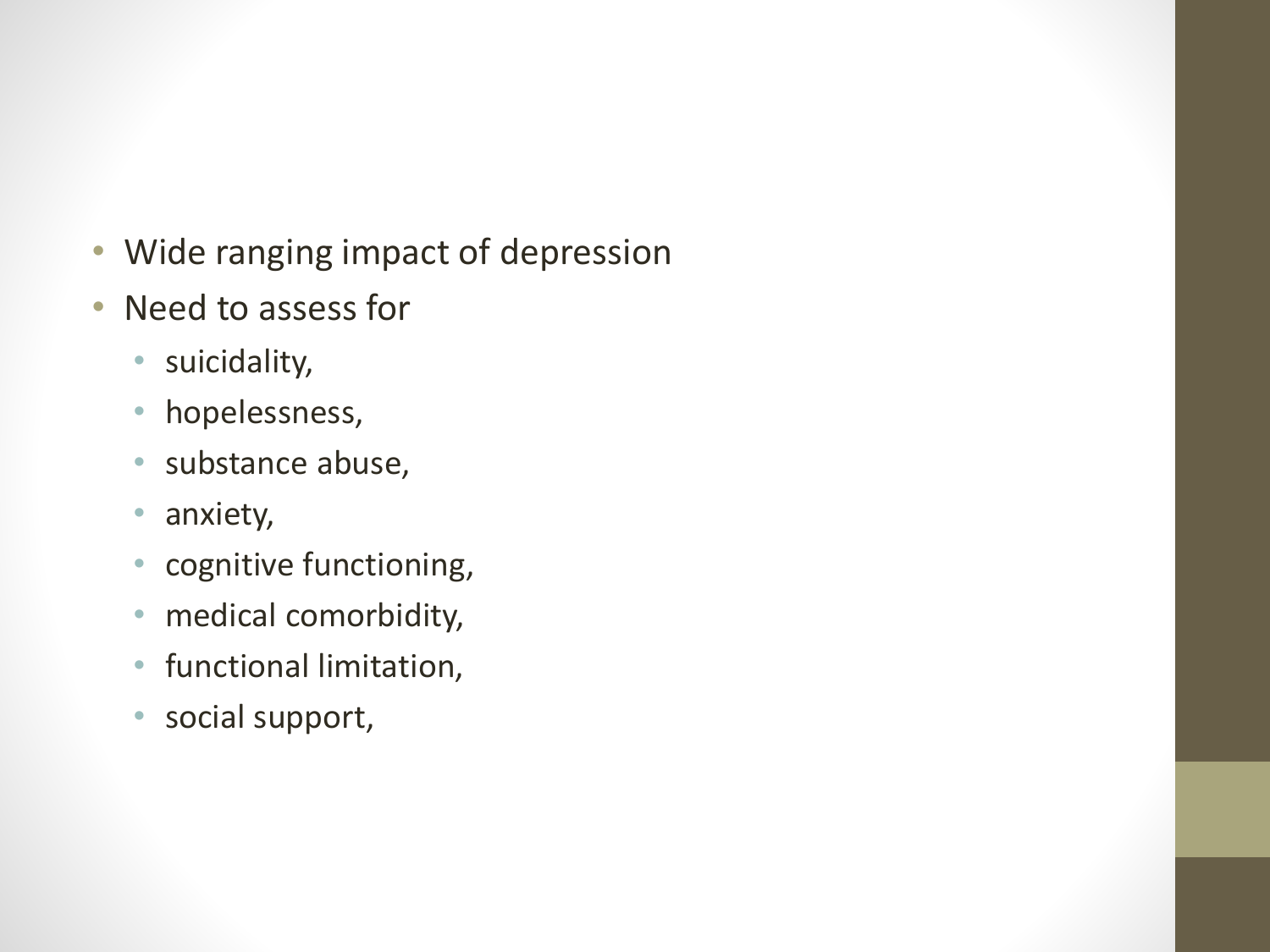# Lifestyle for elderly

- I. Leisure Interests and Activities
- II. Membership and Participation in Organizations
- III. Housing and Living Arrangements
- IV. Use of Community Resources
- V. Health and Health Care
- VI. Work and Retirement
- VII. Looking Toward the Future